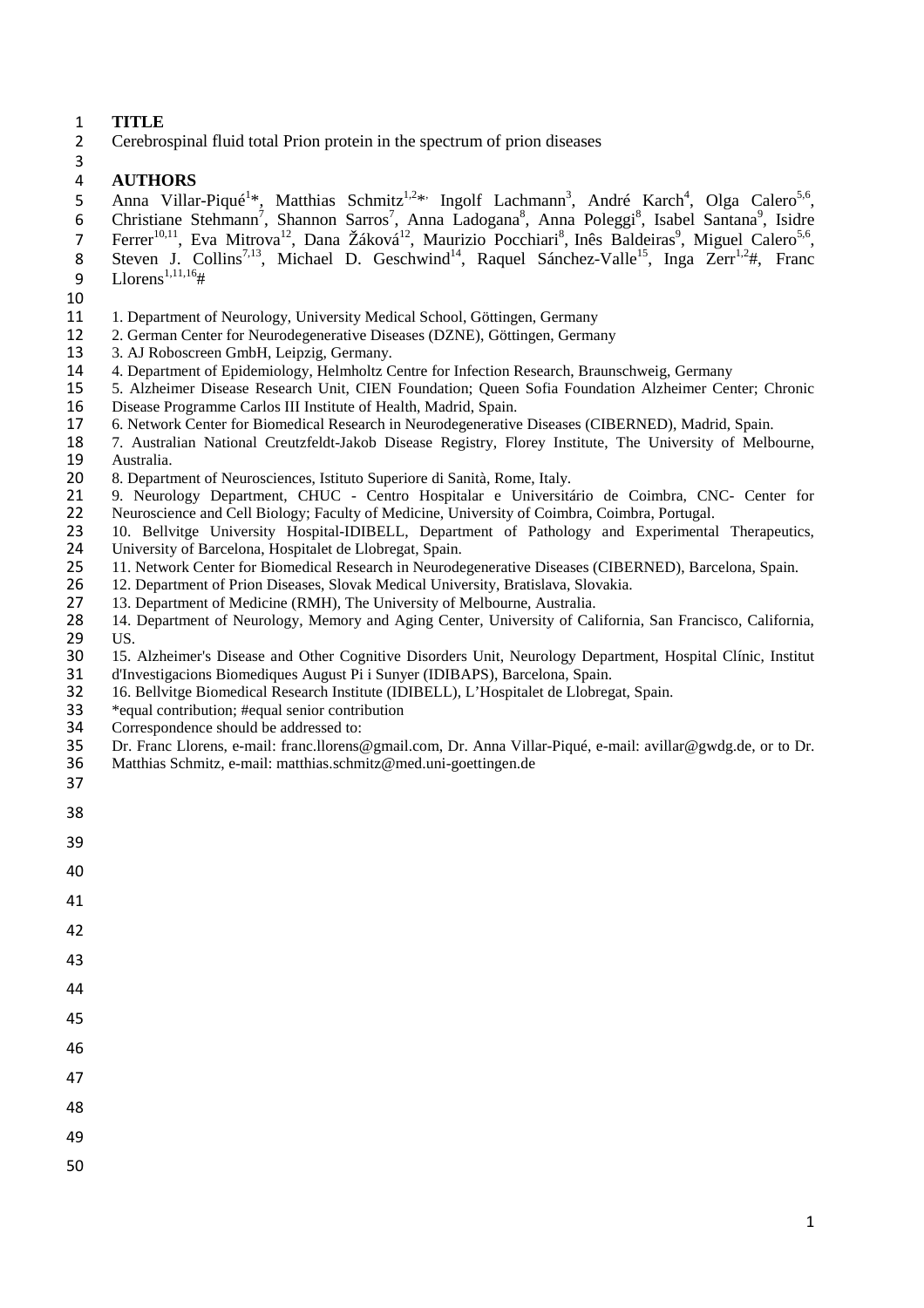#### **ABSTRACT**

**Cerebrospinal fluid (CSF) total prion protein (t-PrP) is decreased in sporadic Creutzfeldt-Jakob disease (sCJD). However, data on the comparative signatures of t-PrP across the spectrum of prion diseases, longitudinal changes during disease progression, and levels in pre-clinical cases are scarce. T-PrP was quantified in neurological diseases (ND, n=147) and in prion diseases from different aetiologies including sporadic (sCJD, n=193), iatrogenic (iCJD, n=12) and genetic (n=209) forms. T-PrP was also measured in serial lumbar punctures obtained from sCJD cases at different symptomatic disease stages, and in asymptomatic prion protein gene (***PRNP)* **mutation carriers.** 

**Compared to ND, t-PrP concentrations were significantly decreased in sCJD, iCJD and in genetic prion diseases associated with the three most common mutations E200K, V210I (associated with genetic CJD) and D178N-129M (associated with fatal familial insomnia). In contrast, t-PrP concentrations in P102L mutants (associated with the Gerstmann-Sträussler-Scheinker syndrome) remained unaltered. In serial lumbar punctures obtained at different disease stages of sCJD patients, t-PrP concentrations inversely correlated with disease progression. Decreased mean t-PrP values were detected in asymptomatic D178-129M mutant carriers, but not in E200K and P102L carriers.** 

**The presence of low CSF t-PrP is common to all types of prion diseases regardless of their aetiology albeit with mutation-specific exceptions in a minority of genetic cases. In some genetic prion disease, decreased levels are already detected at pre-clinical stages and diminish in parallel with disease progression. Our data indicate that CSF t-PrP concentrations may have a role as a pre-clinical or early symptomatic diagnostic biomarker in prion diseases as well as in the evaluation of therapeutic interventions.**

#### **KEYWORDS**

Cerebrospinal fluid, Prion protein, sporadic Creutzfeldt-Jakob disease, genetic prion disease, iatrogenic prion disease.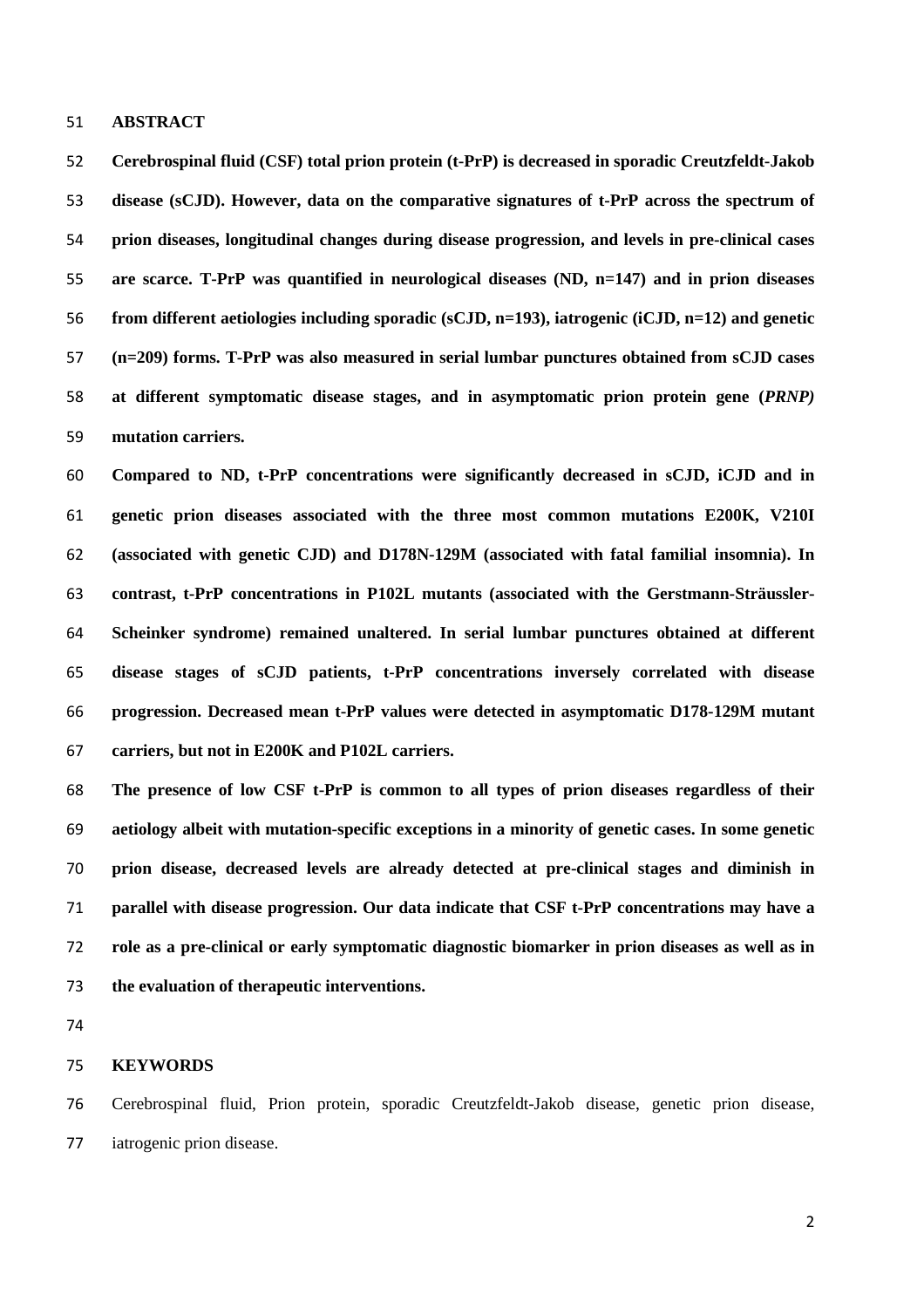#### **INTRODUCTION**

Transmissible spongiform encephalopathies are fatal neurodegenerative disorders characterised by rapid progression and microvacuolation in the gray matter of the brain. They are also known as prion diseases relating to the causative agent, which is abnormally folded isoforms of the prion protein (PrPsc) that create insoluble aggregates and accumulate in the brain [1]. Prion diseases affecting humans include sporadic Creutzfeldt-Jakob disease (sCJD), genetic prion diseases (gPD) and acquired forms, such as iatrogenic CJD (iCJD) or variant CJD (vCJD). sCJD is the most prevalent form accounting for about 85-90% of total cases, followed by hereditary forms (~10%). By contrast, acquired forms only account for at most 2-5% of prion disease cases [2,3]. Despite sharing a common pathological agent, prion diseases present a broad heterogeneity in clinical symptoms and disease manifestations. A cause of variability is the polymorphism at codon 129 of the PrP encoding gene, *PRNP*, which can be methionine (M129) or valine (V129) [4]. In combination with biochemically characterised conformational variants of PrPsc, sCJD can be stratified into at least six molecular subtypes, with MM1/MV1 and VV2 the most prevalent ones (>80% of total sCJD cases [5]). Genetic prion diseases (gPD) are associated with specific mutations in the *PRNP* and include familial/genetic Creutzfeldt-Jakob disease (gCJD), Gerstmann-Sträussler-Scheinker syndrome (GSS-S) and familial fatal insomnia (FFI). Several *PRNP* mutations cause gCJD and GSS (reviewed elsewhere [6]), with E200K and V210I the most prevalent mutations in gCJD and P102L in GSS-S. In contrast, FFI is associated with a unique haplotype, D178N-129M (D178N-M) [6,7]. Acquired human prion diseases 98 develop from exogenous prions, transmitted from infected humans (iCJD) or cattle (vCJD). iCJD is caused by human-to-human transmission during medical treatments, with dura matter grafts and administration of human growth hormone the main causes of cross-contamination through surgical and medical procedures [8].

Clinical diagnosis of prion diseases is supported by cerebrospinal fluid (CSF) biomarkers. The CSF profile of prion disease patients is characterised by elevated concentrations of surrogate protein markers of the pathology such as14-3-3, tau and alpha-synuclein [9–11], as well as by the presence of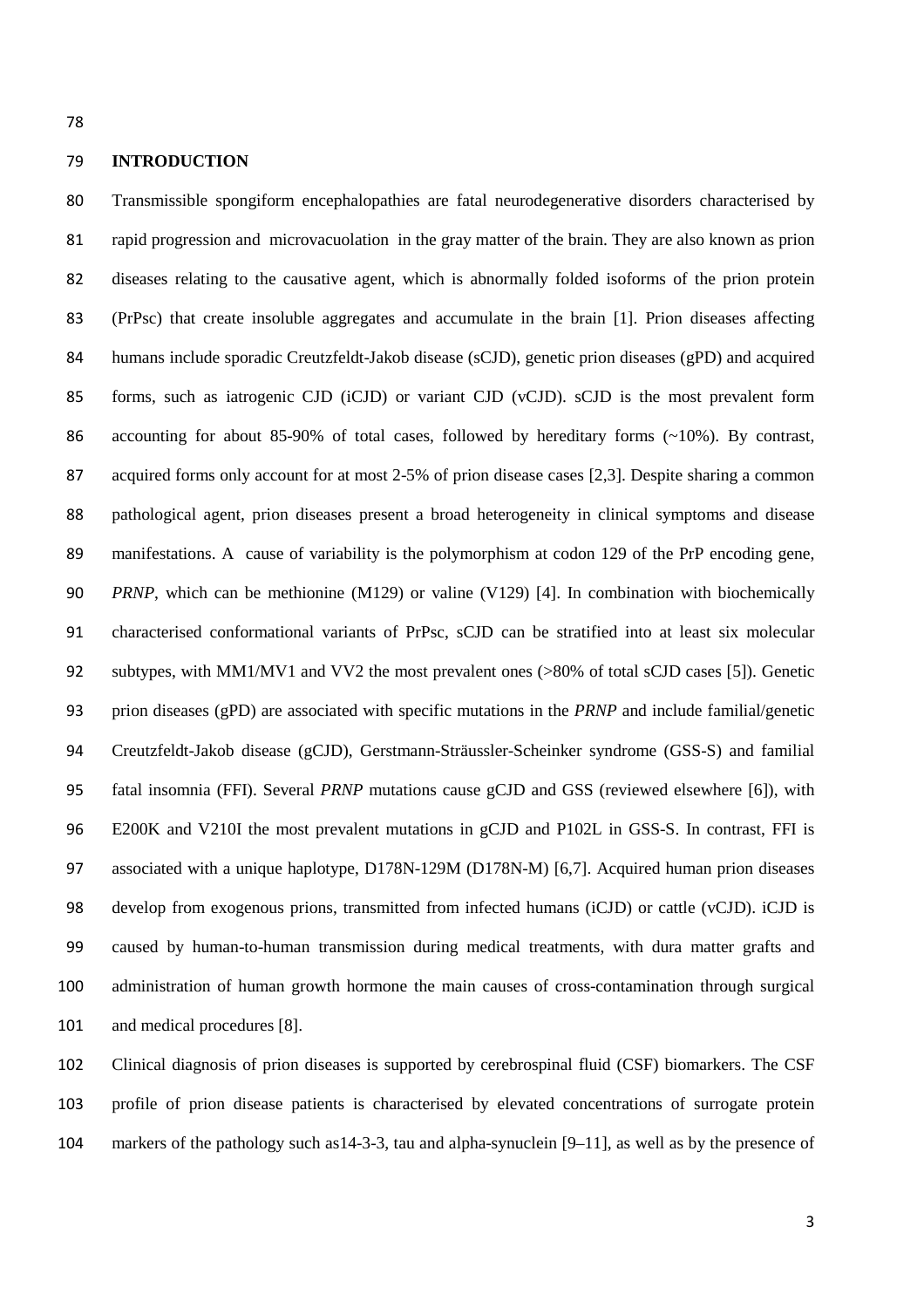prion seeding activity [12]. By contrast, the CSF total PrP (t-PrP) concentrations are decreased in sCJD. The specificity of this decrease remains unclear as some authors reported reduced CSF t-PrP in various neurodegenerative diseases, such as Alzheimer's disease (AD), dementia with Lewy bodies and Parkinson's disease [13] while others suggested that t-PrP is specifically reduced in sCJD compared to AD, supporting its use in the differential diagnostic context [14,15]. Among sCJD molecular subtypes, no difference was found in CSF t-PrP levels between MM1 and VV2 cases [16] and scant data exists for acquired cases. When CSF t-PrP was investigated by western-blot, no variation appeared in the truncation or glycosylation state of the protein between different sCJD subtypes or in comparison with hereditary prion diseases [17,18]. To date, no further quantification of CSF t-PrP has been carried out in genetic prion diseases, including a significant number of mutation types. In addition, few data are available about the relationship of CSF t-PrP with demographic parameters, as are data on longitudinal t-PrP CSF levels in prion diseases. A preliminary exploration showed a decrease in PrP levels with disease progression although quantification was lacking and only six sCJD cases were studied [18].

While age does not influence t-PrP concentration in diseased individuals, low levels are associated with advanced disease stages [13]. Correlation analysis with other CSF biomarkers indicated a direct correlation between t-PrP and amyloid-beta42 peptide in sCJD [13].

The goal of the present study was to provide complete CSF t-PrP signatures across the broad spectrum of prion diseases. Thus, we quantified the CSF t-PrP in a large number of cases that include sCJD, iCJD, various forms of gPD, as well as diverse neurological diseases composing our control group. In addition, we also investigated longitudinal CSF t-PrP alterations in serial lumbar punctures from sCJD cases and asymptomatic *PRNP* mutant carriers.

#### **METHODS**

#### **Patients**

The study included 561 CSF samples. Samples from patients with non-primarily neurodegenerative neurological diseases (ND, n=147) and sporadic Creutzfeldt-Jakob disease (sCJD, n=193) were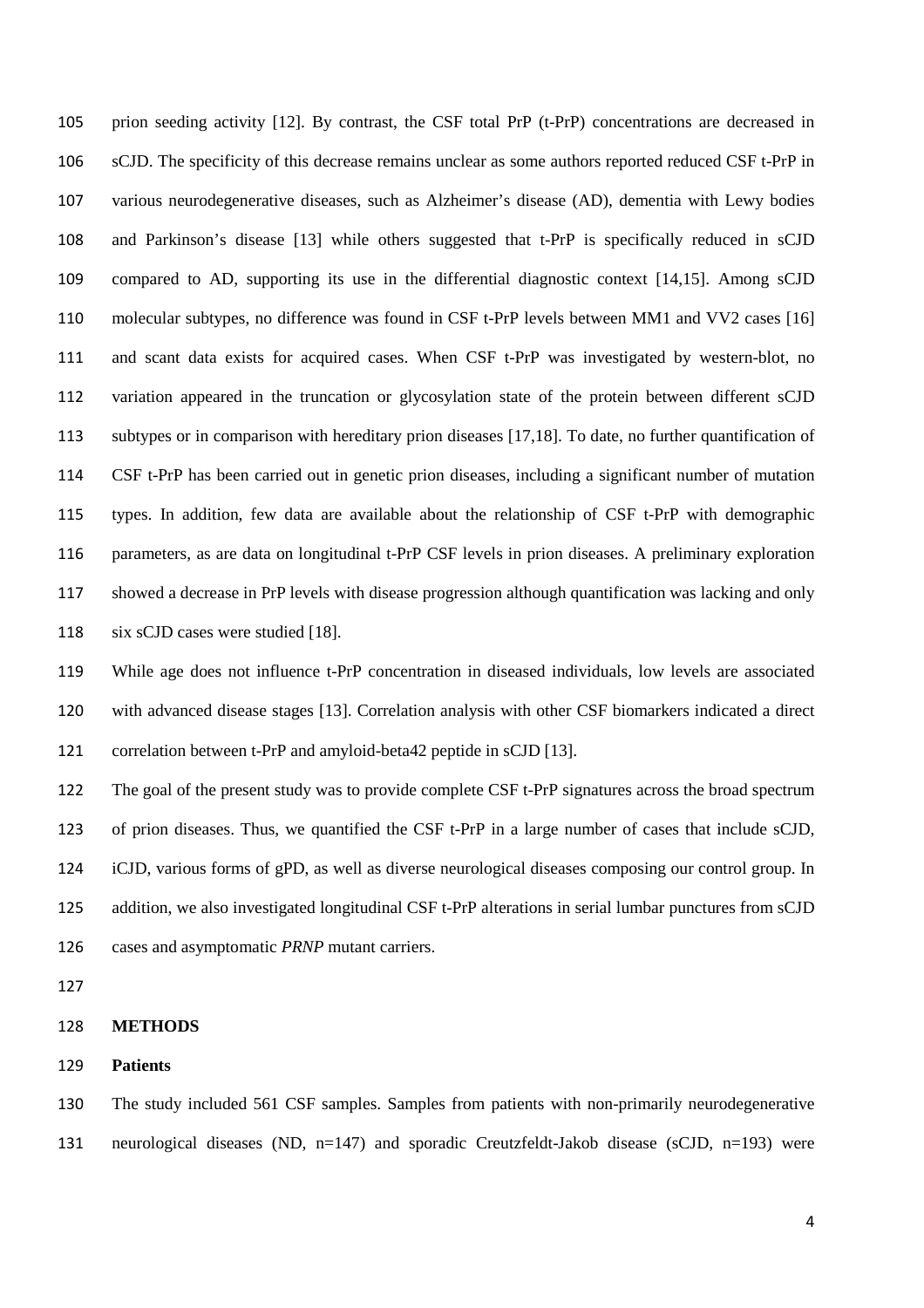collected at the Clinical Dementia Center and the National Reference Center for CJD Surveillance at the University Medical Center of Göttingen (Germany). The ND group was composed of cases diagnosed with neurological conditions not associated with neurodegenerative pathology including the following diagnostic groups: psychosis, paranoid psychosis, bipolar disorder, schizophrenia, ischemic stroke, multiple cerebral infarcts, epilepsy, meningitis, alcohol abuse, vertigo, acute or chronic headache, pain syndromes, acute hypoxia, polyneuropathy, cerebral lymphoma, astrocytoma and paraneoplasia. ND cases were diagnosed according to acknowledged standard neurologic clinical and para-clinical findings based on the ICD 10 definitions. The presence of neurodegenerative diseases in the ND group was excluded by follow-up evaluations. All patients with sCJD were classified as probable or definite cases according to diagnostic consensus criteria [19, 20].

Iatrogenic (n=12) and genetic (n=209) prion diseases were collected in the following CJD reference centres: 1) Clinical Dementia Center and the National Reference Center for CJD Surveillance at the University Medical Center, Göttingen, Germany), 2) Neurochemistry Laboratory, Neurology Department of Coimbra University Hospital, Coimbra, Portugal, 3) Alzheimer's Disease and Other Cognitive Disorders Unit, Hospital Clínic, Barcelona, Spain, 4) National Centre of Microbiology-Carlos III Institute of Health, Madrid, Spain, 5) Istituto Superiore di Sanità, Rome, Italy, 6) Slovak Medical University, Bratislava, Slovakia, 7) Australian National CJD Registry, The Florey Department of Neuroscience and Mental Health, Melbourne, Australia, 8) Department of Neurology, Memory and Aging Center, University of California, San Francisco (UCSF), The United States. The diagnoses of genetic prion diseases were carried out according to surveillance criteria after prion protein gene *(PRNP)* analysis [21] and World Health Organization (WHO) criteria [22]. Iatrogenic CJD was diagnosed according to established WHO criteria [22]. Eleven iatrogenic cases were associated with dura matter grafts and one with corneal transplantation.

**CSF tests** 

CSF t-PrP was centrally quantified (Clinical Dementia Center-Göttingen) using a commercially available enzyme-linked immunosorbent assay specific for human prion protein (Analytik Jena AG). Inter- and intra-assay coefficients of variation in our study were below 18% and 12%, respectively.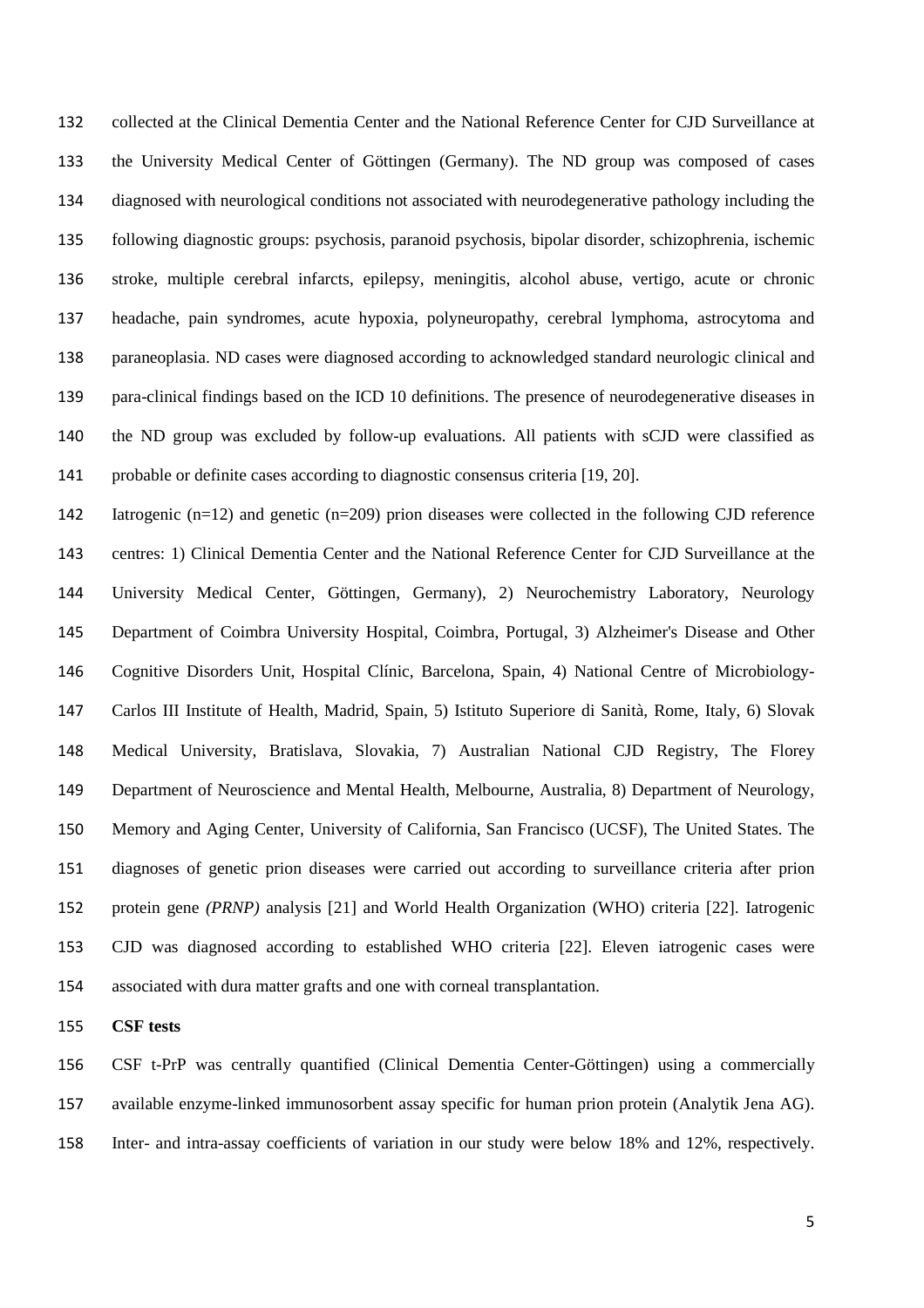- CSF NFL was quantified using a commercially available enzyme-linked immunosorbent assay (NF-
- light; Uman-Diagnostics). The analysts were masked to clinical data.
- **Genetic tests**
- For detection of a prion disease–associated mutation and assessment of codon 129 polymorphism in
- *PRNP*, genetic testing was performed as described before [23].
- **Statistical analysis**

For two group comparisons of biomarker levels, non-parametric Mann-Withney-U tests were used. For comparisons between multiple groups, Kruskal-Wallis tests followed by Dunn's post-hoc tests were applied. To assess the diagnostic accuracy of t-PrP, receiver operating characteristic (ROC) curve analyses were carried out and areas under the curve (AUC) with 95% Confidence Intervals (95%CI) were calculated. Spearman rank correlation coefficients were used to assess associations between continuous biomarker levels. Bootstrap 1-tail tests for paired ROC curves based on the pROC - R package with boot replicates = 10.000 were used to assess differences in the diagnostic accuracy between biomarkers. Longitudinal biomarker data were assessed using a multi-level mixed linear model. For the analysis of differences on t-PrP concentrations between different cohorts, only cohorts including enough cases to perform normality tests were used.

#### **RESULTS**

#### **CSF t-PrP in prion disease of different aetiologies**

CSF t-PrP concentrations were assessed in ND, sCJD, iCJD and gPD cases (Table 1). Compared to ND, mean t-PrP levels were lower in all types of prion diseases, with the exception of gPD associated with V180I, K194E, and Y218N mutations (one case of each was available), and the R208H mutation (four cases available). Other mutations and variants also displayed similar concentrations to those reported in ND (P102L, P105L and N173K).

In order to assess if there were differences in t-PrP levels among diagnostic groups, t-PrP concentrations in ND, sCJD, iCJD and the four most prevalent forms of genetic prion diseases (E200K, V210I, D178N-M and P120L mutations) were further analysed in a multiple comparison test.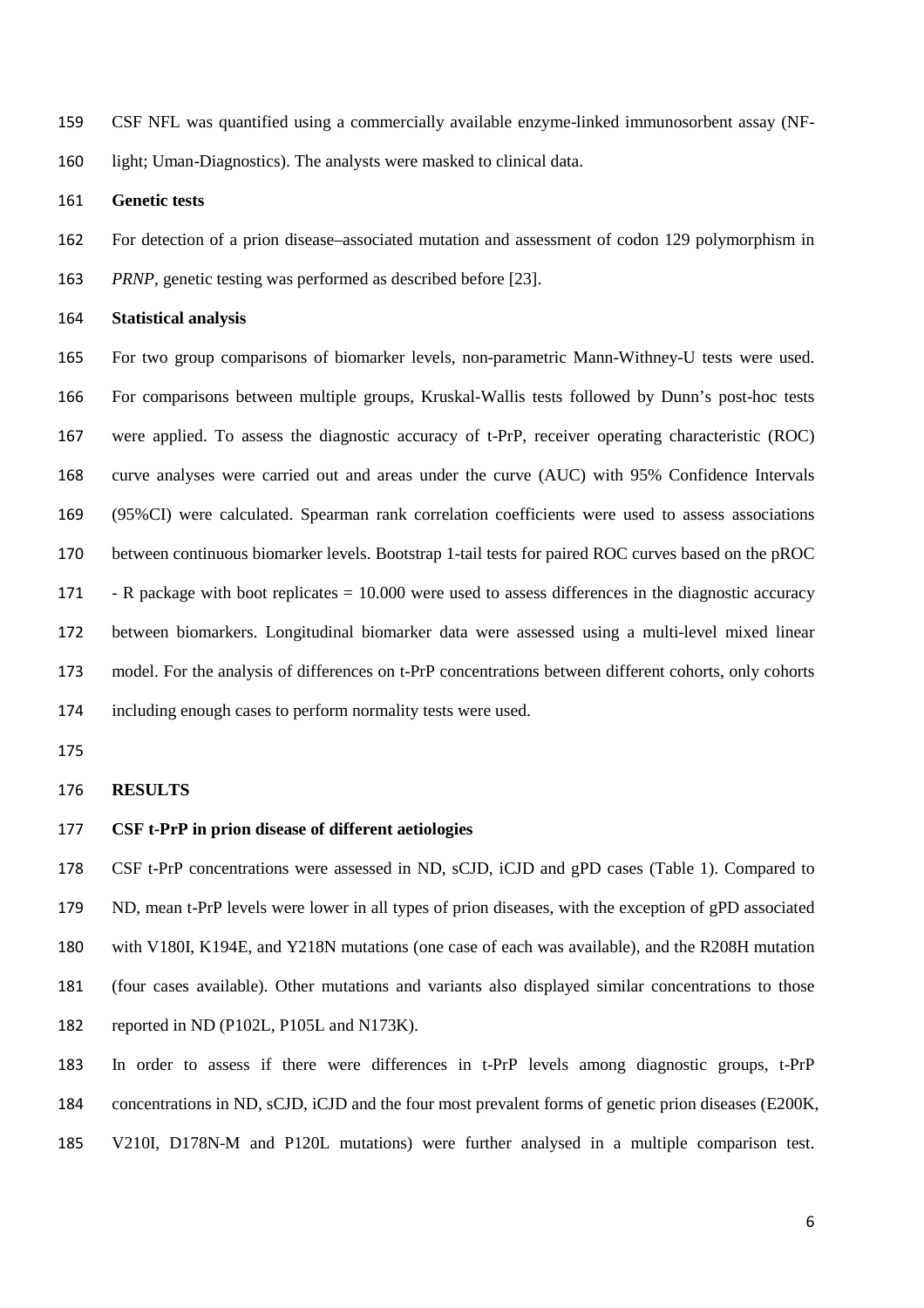186 Compared to ND, t-PrP was lower in sCJD ( $p<0.001$ ), iCJD ( $p<0.01$ ) and in gPD associated with E200K (p<0.001), V210I (p<0.01), D178N-M mutations (p<0.001), but not in P102L cases (Figure 188 1A). Lowest t-PrP concentrations were found in iCJD ( $95\pm71$  ng/mL) and E200K ( $98\pm77$  ng/mL) (Table 1), but no statistical differences among different forms of prion diseases were detected.

AUCs for the discrimination of sCJD, iCJD, and gPD E200K, V210I and D178N-M from ND ranged from 0.69 to 0.83, indicating moderate potential for a diagnostic test (Figure 1B). In contrast, t-PrP levels showed no diagnostic value in distinguishing P102L from ND (AUC=0.57, p=0.40) (Figure 1B). CSF from gPD cases were obtained from different countries (see Material and Methods). No differences were found when comparing t-PrP concentrations from different cohorts for the E200K, D178N-M and V210 mutations (Suppl. Figure 1).

Established CSF prion disease biomarkers such as 14-3-3, tau [24,25] and RT-QuIC [26] show a high diagnostic accuracy in the discrimination of non-prion disease cases from sCJD and gCJD E200K and V210I. However, they present limited value in the diagnosis of genetic prion disease associated with D178N-M. We recently reported elevated CSF NFL in D178N-M cases and showed moderate 200 diagnostic potential for t-PrP in this analysis; therefore, we explored the ability of NFL/t-PrP ratio for improving the discrimination of D178N-M from ND. The AUC value in D178N-M cases using the NFL/t-PrP ratio (AUC=0.97, 95% CI: 0.95-0.99) was superior to that obtained by t-PrP only 203 (AUC=0.78, 95% CI: 0.70-0.86, p<0.001), but not relatively increased when compared to NFL alone (AUC=0.96, 95% CI: 0.93-0.98, p=0.2).

The presence of octapeptide repeat insertions (OPRI) in the N-terminal region of the *PRNP* gene is linked with genetic prion diseases. High clinical and neuropathological heterogeneity in ORPI carriers is associated to the number of insert mutations (one to nine) [27–29] with the likelihood that low OPRI numbers are not pathogenic (Beck et al Human Mutation 2010; E1551-15563). Mean t-PrP levels in cases with PRI mutations were lower than in ND cases (p=0.003) (Table 1). However, no association between CSF t-PrP levels and number of inserts was detected in our study population (p=0.38) (Figure 2).

#### **Associations of demographic and genetic parameters with t-PrP concentrations**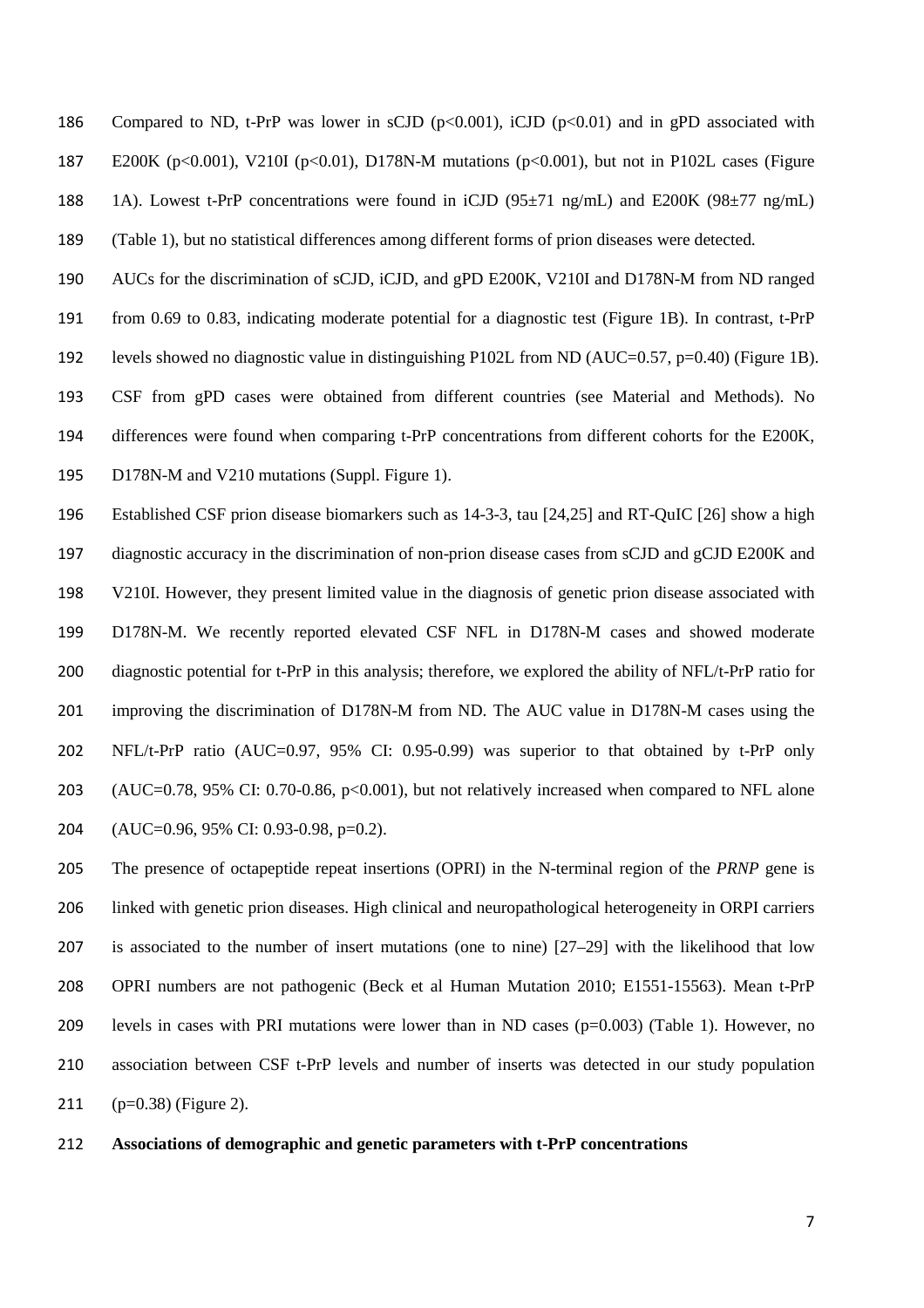213 In prion diseases, CSF t-PrP levels were associated neither with age at onset  $(p=0.10)$  (Figure 3A), nor 214 with sex (p=0.21) (Figure 3B). Lack of association with age and sex was also detected in the ND group (data not shown). CSF t-PrP concentrations were not statistically different between prion disease cases harbouring methionine/methionine [MM] (129±107 ng/mL, n=219), methionine/valine 217 [MV] (114 $\pm$  88 ng/mL, n=99) and valine/valine [VV] (112 $\pm$ 85 ng/mL, n=59) at codon 129 of the *PRNP* gene (p=0.58) (Figure 2C). Similarly, no differences were detected between different sCJD molecular subtypes in the subset of cases with neuropathological prion disease confirmation and 220 available prion type (MM1/MV1: 110 ±80 pg/mL; n=55, MV2: 84±61 pg/mL; n=6, VV2: 88±77; n= 16) (p=0.16) (Figure 3D). To investigate whether t-PrP concentrations are associated with different pathological phenotypes among a mutation type, D178N-M and E200K cases were stratified according to their codon 129 *PRNP* genotype, which influences their clinico-pathological features [30,31]. t-PrP levels were neither different between D178-MM and –MV cases (Figure 3E) nor between E200K-MM and -MV cases (Figure 3F).

#### **CSF t-PrP along disease stages**

t-PrP levels were quantified in sequentially repeated lumbar punctures (LPs) obtained from 20 sCJD cases (2 LPs available in 19 cases and 3 LPs available in 1 case). To normalize time intervals between LPs, samples were grouped in three categories according to whether they underwent LP in the first 230 (time of LP to disease onset/total duration of the disease <0.33), second (0.33–0.66), or third (>0.66) stage of the disease, as previously reported [32,33]. In 15 LPs t-PrP concentrations were lower in the follow-up LP compared to the initial estimate, while in 5 LPs t-PrP concentrations were higher at 233 advanced disease stages (Figure 4). Using a multi-level mixed linear model a decrease in t-PrP of 24.5 per unit in disease stages was calculated (95% CI: 12.8-48.8, p=0.005).

#### **CSF in pre-clinical PRNP mutation carriers**

t-PrP concentrations were analysed in a subset of asymptomatic *PRNP* mutation carriers from the UCSF cohort and were descriptively compared with symptomatic cases from the same cohort (symptomatic - UCSF), with the whole population of cases included in the present study (symptomatic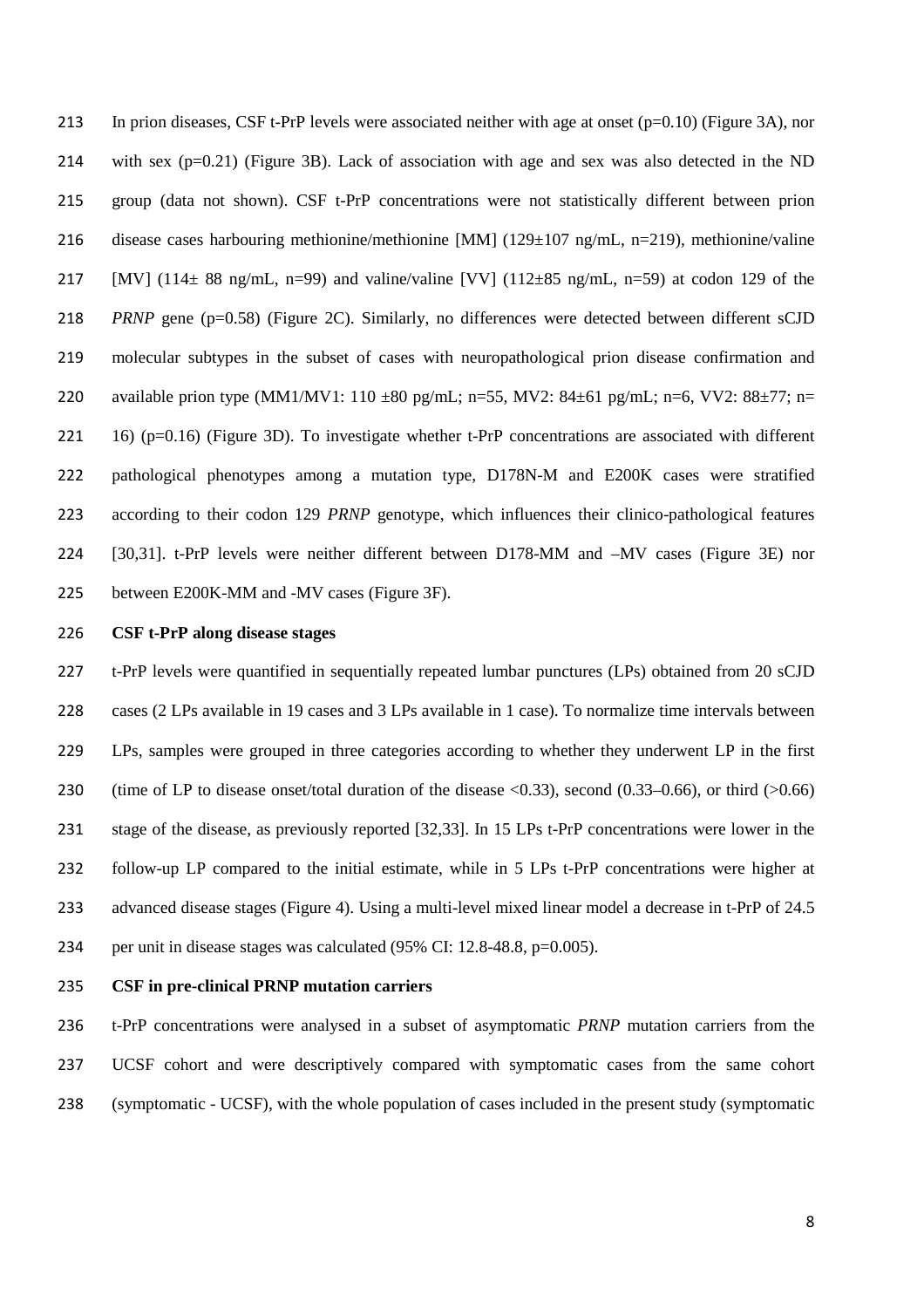- ALL) and with the ND cases (Suppl. Figure 2). For some cases, serial LPs from the mutation carriers were available.

In E200K, pre-symptomatic carriers (17 LPs from 14 cases) displayed t-PrP concentrations similar to ND controls (Suppl. Figure 2) and higher than those detected in symptomatic cases in the UCSF cohort (1 case) and in the whole cohort of E200K patients (Figure 5A). In D178N-M cases, pre-symptomatic carriers showed similar levels like symptomatic D178N-M patients from the UCSF and 245 the whole D178N-M cohort, although only 6 LPs from three individuals were available (Figure 5B), limiting any meaningful conclusions. In P102L carriers, t-PrP concentrations were similar between pre-symptomatic (2 cases available) and symptomatic patients, in agreement with the absence of alterations between ND and symptomatic cases described above (Figure 5C).

#### **DISCUSSION**

In this study, we report the comparative signatures of CSF t-PrP concentrations across the spectrum of prion diseases. While decreased t-PrP concentrations are well-reported in sCJD cases [13–16,18], data on genetic and iatrogenic cases have hitherto been quite limited and in most of the cases, restricted to single case reports. Our study validates previous observations of decreased CSF t-PrP in sCJD cases compared to controls and other non-neurodegenerative neurological conditions evaluated by ELISA [13–16,34] and by immunoblotting techniques [18]. Additionally, although the total number of samples was relatively low, our data clearly point to the presence of reduced t-PrP concentrations in iCJD.

Low t-PrP concentrations were observed in genetic prion diseases associated with mutations E200K, D178N-M and V210I, but not in P102L cases supporting that among gCJD and GSS-S associated 261 mutations, t-PrP levels were not homogeneous. Genetic CJD patients with V180I, K194E and R208H mutations showed normal t-PrP concentrations, while as did GSS-S patients with P102L, P105L, and 263 Y218N mutations, while the rest of the mutations displayed decreased or intermediate t-PrP levels. In 264 this regard, well-known disease causing mutations such as A117V, P102L, E200K and D178N-M [36] showed diverse t-PrP concentrations, while some mutations with no strong evidence of increased risk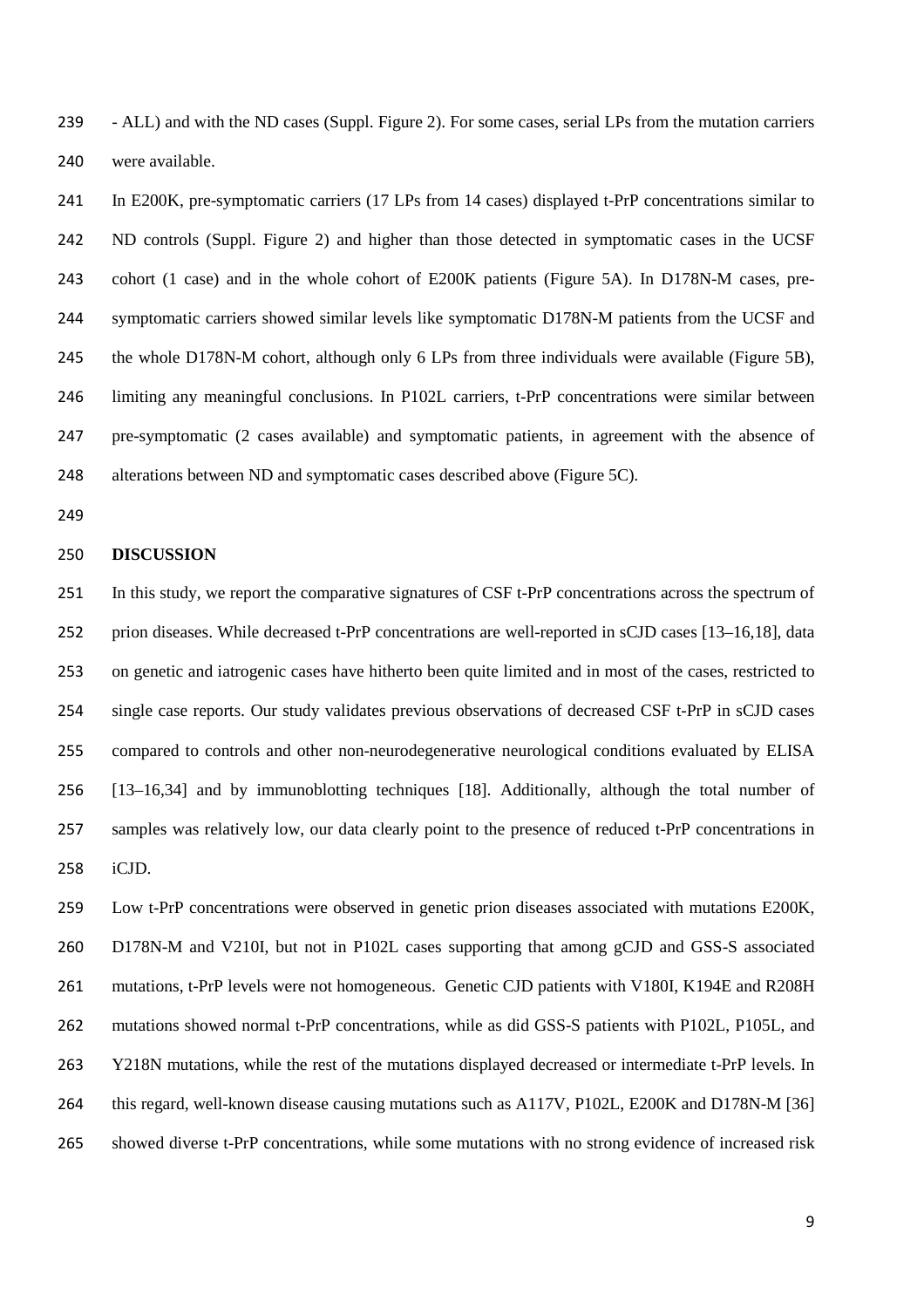for developing the disease (e.g. A133V, V176G, I215V, P238S), displayed reduced t-PrP levels.. Although these results should be interpreted with caution due to the low number of cases (statistical analysis was carried out for the most prevalent forms only) our data suggest the presence of highly heterogeneous profiles, which are not associated with disease phenotype. Indeed, D178N-M cases, displaying a specific clinico-pathological phenotype compared to sCJD, iCJD and gCJD E200K and V210I, presented low t-PrP concentrations. Additionally, no differences on t-PrP levels were detected between D178N-MM and –MV cases, although both groups show distinct clinical features and neuropathological profiles [30,35]. Moreover, similar t-PrP levels were detected between E200K-MM and MV cases, despite the presence of different types of PrP depositions in the brain tissue, with a synaptic pattern for MM subjects and granules and plaque-like structures for MV subjects [31].

Overall, the analysis of CSF signatures demonstrated high variation in t-PrP concentrations across the diagnostic groups. This, together with a moderate diagnostic accuracy in discriminating prion disease cases from ND controls (AUC of 0.76 for sCJD) argues against the use of t-PrP quantification alone as a diagnostic biomarker for prion diseases in clinical practice. However, the tentative decrease of t-PrP concentrations along disease duration observed in serial lumbar punctures from the same patients indicates that, for a given case, longitudinal alterations on t-PrP levels may have a potential role in the evaluation of disease progression, as well as in the evaluation of the efficacy of a potential therapeutic intervention. In this regard, other CSF prion biomarkers such as tau, alpha-synuclein and NFL have been able to predict disease duration [33,37,38], but show stable concentrations along disease progression [32,33,38]. These markers reflect pathological alterations associated with the neurodegeneration process such as neuro-axonal degeneration and white matter involvement. In contrast, decreased t-PrP levels may reflect primary alterations in the molecular process associated with the formation of prions. Broadly similar to Aβ42 levels in AD, the decrease of CSF t-PrP concentrations in prion cases is speculated to be a consequence of the misfolding of PrPc into PrPsc with consequent "trapping" of the protein in aggregates, limiting the amount of soluble PrP filtering to the CSF. Based on this hypothesis, it could be assumed that CSF t-PrP levels would be highly dependent on prion disease aetiology and sCJD subtypes, which differ with respect to the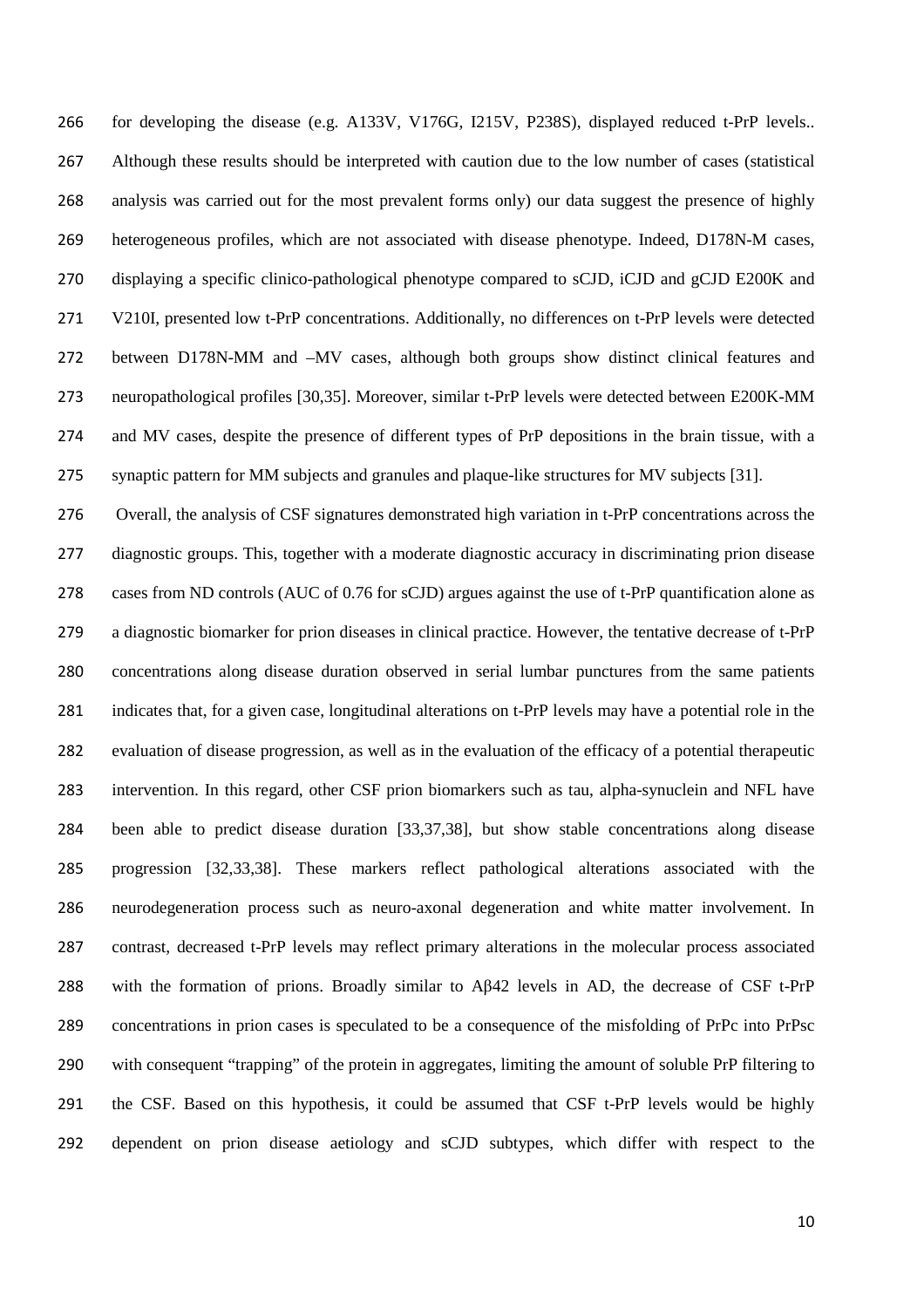neuropathological profiles and type of PrPsc aggregates [16,20,31]. For instance, in D178N-M cases, CSF t-PrP concentrations are decreased despite the reduced levels of PrPsc in the brain parenchyma, which is usually only detectable in the entorhinal cortex and in some cases with CJD-type alterations in the deep regions of the temporal cortex. Therefore, the absence of differences in CSF t-PrP concentrations between prion diseases displaying different types of PrP brain aggregates indicates that additional factors appear to explain the singular signatures of CSF t-PrP across the spectrum of prion diseases. Interestingly, decreased PrP expression was found in the two most prevalent sCJD subtypes (MM1 and VV2) [16], as well as in the thalamus and entorhinal cortex of D178N-M cases [39] causing a reduction of PrP levels in the brain, and potentially in the CSF. Moreover, the decrease in CSF t-PrP could be associated with a decrease in proteinase-sensitive intermediate PrP isoforms not detected by the ELISA t-PrP assay.

In pre-symptomatic carriers of the D178N-M mutation, t-PrP concentrations were similar to those detected in symptomatic cases and lower than those in ND. This indicates that, at least in D178N-M, t-PrP could be a potential pre-clinical biomarker of the pathology. In contrast, pre-symptomatic E200K carriers harbored t-PrP higher than in clinical cases and similar to values measured in NDs. Although the low number of cases available impedes a statistical evaluation, and therefore, results remain descriptive, several aspects should be underlined. First, the presence of reduced t-PrP concentrations is not a general observation for all mutations. Whether these results are associated with mutation-specific disease duration, low number of cases, data dispersion, and/or confounders such as heterogeneity of age at onset need to be further explored in larger cohorts. Therefore, we cannot exclude t-PrP as a potential pre-clinical biomarker for other mutation types or prion disease types. Second, despite the absence of studies addressing the quantification of t-PrP levels in pre-symptomatic cases, we recently detected lower t-PrP concentrations in the CSF of pre-clinical and clinical naturally occurring scrapie [40], which would support the idea that reduced t-PrP concentrations may happen at pre-clinical and early prion disease stages.

#### **CONCLUSIONS**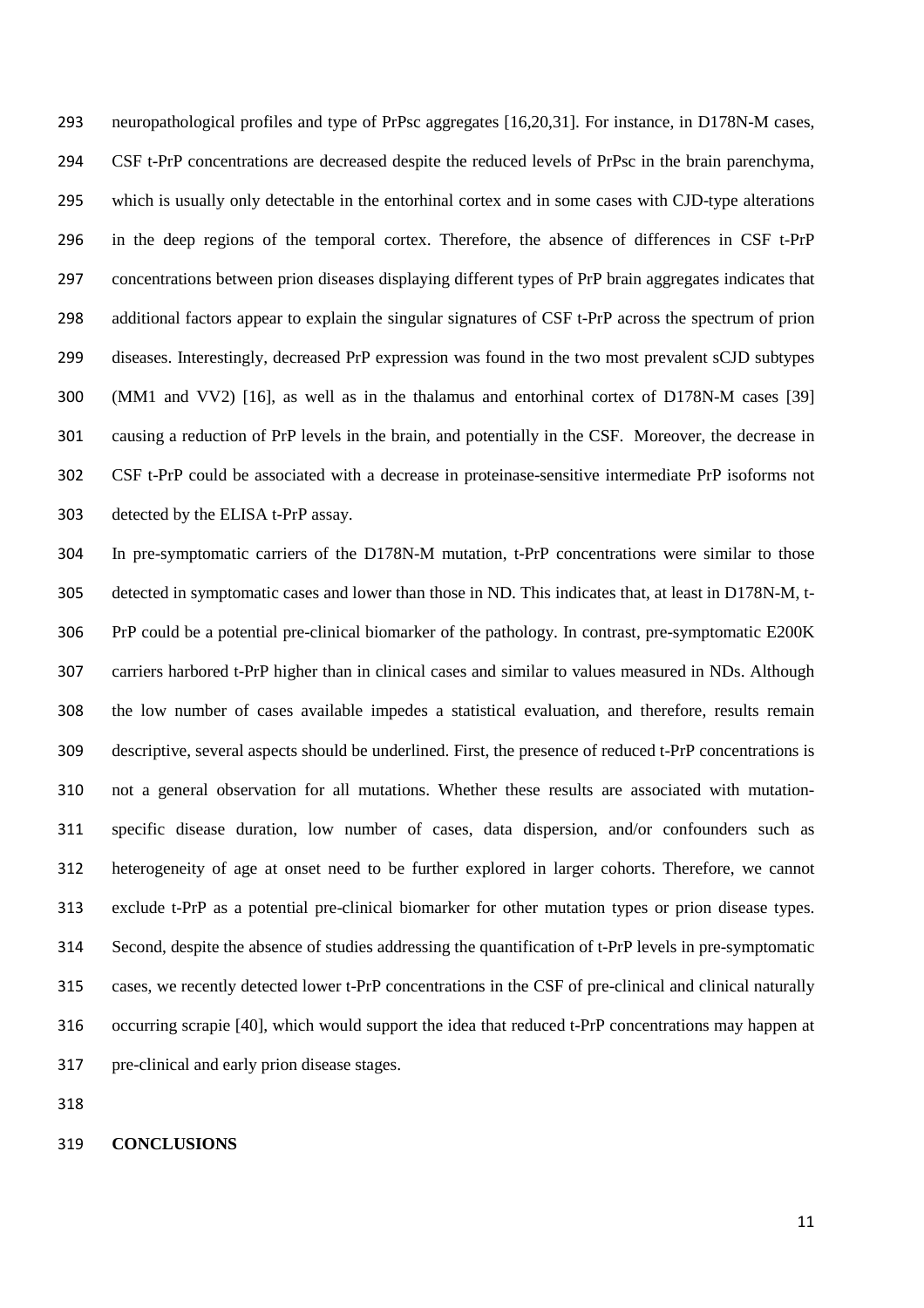Herein we report the largest and most complete study of the levels of CSF t-PrP across the spectrum of prion diseases, including multiple cases of gPD associated with a broad range of *PRNP* mutations. We have confirmed previous data demonstrating reduced CSF t-PrP in sCJD. .

Although the diagnostic potential of CSF t-PrP alone is perhaps limited, its combination with other biomarkers may heighten its utility. Importantly, the observed CSF t-PrP decline along disease progression in sCJD and in pre-symptomatic carriers of certain mutations such as D178N-M cases deserves further investigation towards potential translational application in clinical practice.

#### **ABREVATIONS**

AUC, area under the curve; CJD, sporadic Creutzfeldt-Jakob disease; CSF, cerebrospinal fluid;

ELISA, enzyme-linked immunosorbent assays NC, neurological controls; tPrP, total prion protein

#### **DECLARATIONS**

#### **Ethics approval and consent to participate**

The study was conducted according to the revised Declaration of Helsinki and Good Clinical Practice guidelines, and was approved by all local Ethics committees. All study participants or their legal guardians provided written informed consent.

#### **Consent for publication**

Not applicable

#### **Availability of supporting data**

The datasets used and/or analyzed during the current study are available from the corresponding author on reasonable request.

#### **Competing interests**

Dr. Lachmann reports he is a representative of AJ Roboscreen GmbH, Leipzig, Germany.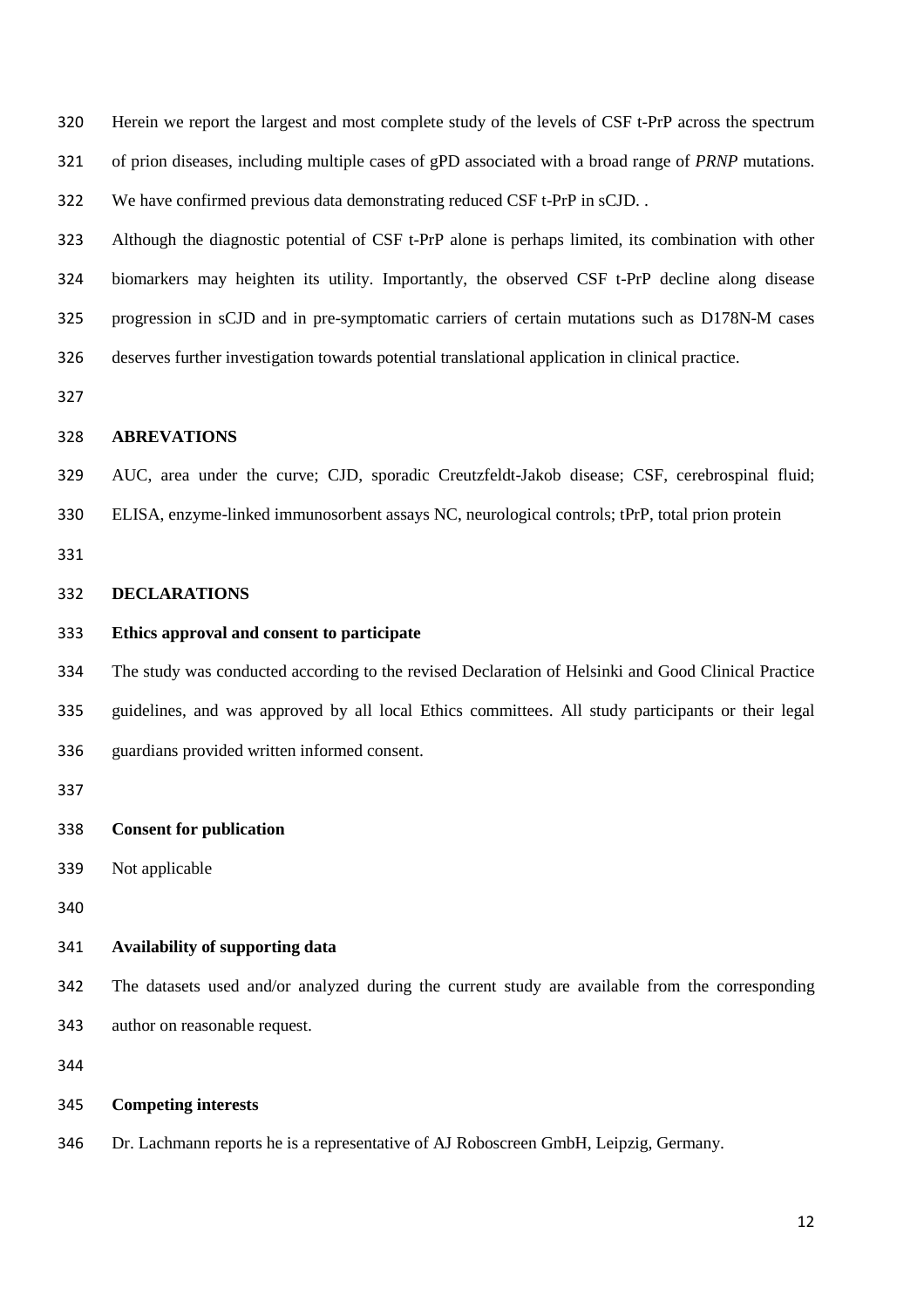#### **Funding**

This study was funded by Robert Koch Institute through funds from the Federal Ministry of Health of Germany (grant no. 1369–341) to IZ, by the Spanish Ministry of Health - Instituto Carlos III/ Fondo Social Europeo (CP16/00041) to FL. This project has been funded at 65% by the Fondo Europeo de Desarrollo Regional (FEDER) through the Interreg V-A España-Francia-Andorra (POCTEFA 2014- 2020) programme.

#### **Authors' contributions**

- AV-P, MS, IZ and FL designed the study. AV-P, MS and FL performed experiments. AV-P, MS, AK,
- IZ and FL analyzed data and interpreted the results. IL, OC, CS, SS, AL, AP, IS, IF, EM, D.Z, MP, IB,
- MC, SJC, MDG, RS-V and IZ contributed to samples and/or technical expertise. FL and AV-P wrote
- the manuscript draft. All authors critically revised the manuscript and approved its content before submission.

#### **Acknowledgements**

- We thank Silja Köchy for indispensable technical assistance.
- 

#### **BIBLIOGRAPHY**

- 1. Aguzzi A, Sigurdson C, Heikenwaelder M. Molecular Mechanisms of Prion Pathogenesis. Annu.
- Rev. Pathol. Mech. Dis. 2008;3:11–40.
- 2. Aguzzi A. Prion diseases of humans and farm animals: Epidemiology, genetics, and pathogenesis. J.
- Neurochem. 2006. p. 1726–39.
- 3. Chen C, Dong X-P. Epidemiological characteristics of human prion diseases. Infect. Dis. Poverty
- [Internet]. 2016;5:47. Available from: http://idpjournal.biomedcentral.com/articles/10.1186/s40249-
- 016-0143-8
- 4. Parchi P, Castellani R, Capellari S, Ghetti B, Young K, Chen SG, et al. Molecular basis of
- phenotypic variability in sporadic Creutzfeldt-Jakob disease. Ann. Neurol. [Internet]. 1996;39:767–78.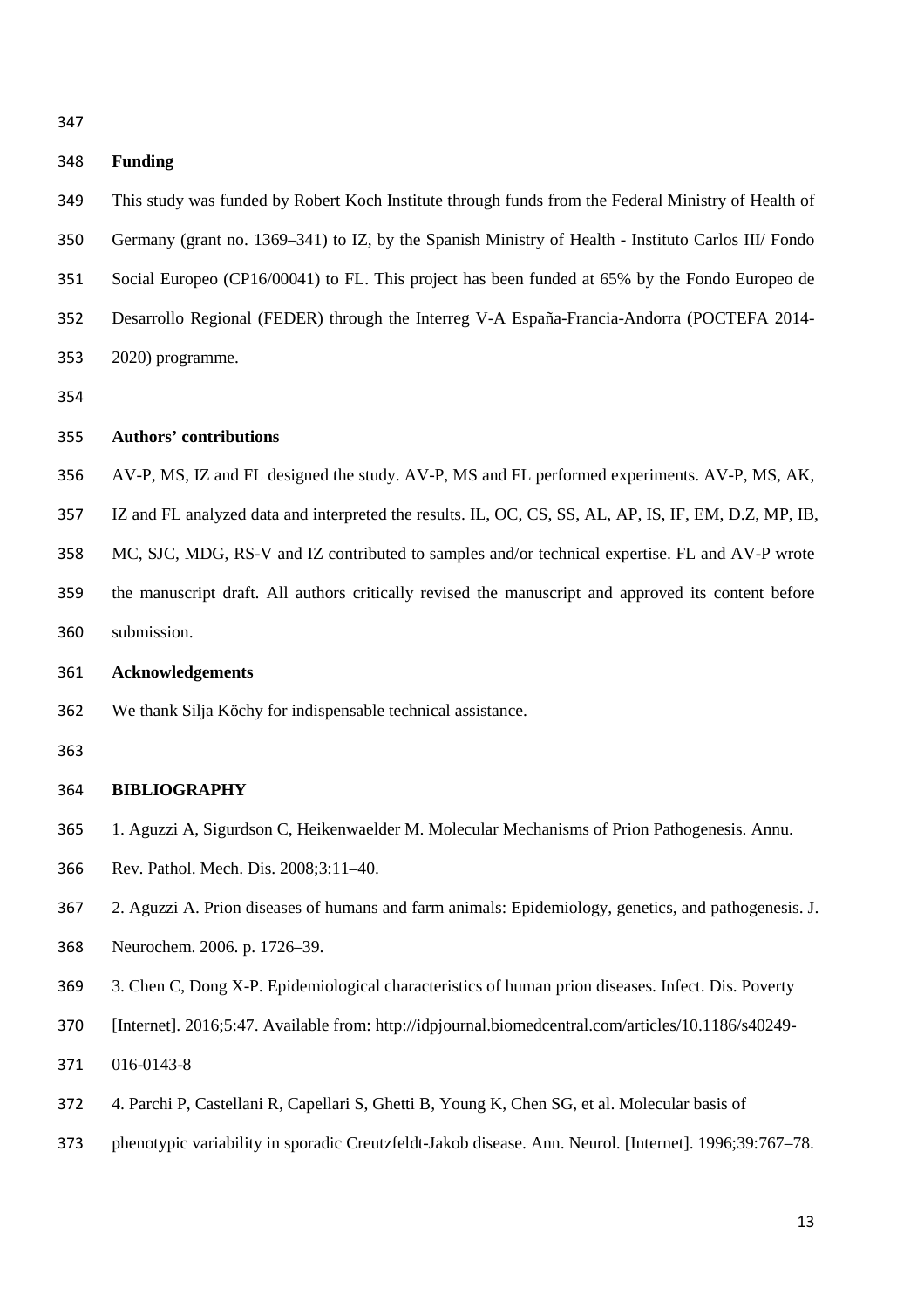- Available from: http://www.ncbi.nlm.nih.gov/pubmed/8651649
- 5. Parchi P, Giese a, Capellari S, Brown P, Schulz-Schaeffer W, Windl O, et al. Classification of
- sporadic Creutzfeldt-Jakob disease based on molecular and phenotypic analysis of 300 subjects. Ann.
- Neurol. 1999;46:224–33.
- 6. Mastrianni J a. The genetics of prion diseases. Genet. Med. [Internet]. 2010;12:187–95. Available
- from: http://www.ncbi.nlm.nih.gov/pubmed/20216075
- 7. Lloyd SE, Mead S, Collinge J. Genetics of prion diseases. Curr. Opin. Genet. Dev. 2013. p. 345–51.
- 8. Bonda DJ, Manjila S, Mehndiratta P, Khan F, Miller BR, Onwuzulike K, et al. Human prion
- diseases: surgical lessons learned from iatrogenic prion transmission. Neurosurg. Focus [Internet].
- 2016;41:E10. Available from: http://thejns.org/doi/10.3171/2016.5.FOCUS15126
- 9. Zerr I, Bodemer M, Gefeller O, Otto M, Poser S, Wiltfang J, et al. Detection of 14-3-3 protein in
- the cerebrospinal fluid supports the diagnosis of Creutzfeldt-Jakob disease. Ann. Neurol. 1998;43:32–
- 40.
- 10. Otto M, Wiltfang J, Tumani H, Zerr I, Lantsch M, Kornhuber J, et al. Elevated levels of tau-
- protein in cerebrospinal fluid of patients with Creutzfeldt-Jakob disease. Neurosci. Lett.
- 1997;225:210–2.
- 11. Llorens F, Kruse N, Schmitz M, Gotzmann N, Golanska E, Thüne K, et al. Evaluation of α-
- synuclein as a novel cerebrospinal fluid biomarker in different forms of prion diseases. Alzheimer's
- Dement. 2017;13:710–9.
- 12. Atarashi R, Satoh K, Sano K, Fuse T, Yamaguchi N, Ishibashi D, et al. Ultrasensitive human prion
- detection in cerebrospinal fluid by real-time quaking-induced conversion. Nat. Med. 2011;17:175–8.
- 13. Meyne F, Gloeckner SF, Ciesielczyk B, Heinemann U, Krasnianski A, Meissner B, et al. Total
- prion protein levels in the cerebrospinal fluid are reduced in patients with various neurological
- disorders. J Alzheimers Dis. 2009;17:863–73.
- 14. Dorey A, Tholance Y, Vighetto A, Perret-Liaudet A, Lachman I, Krolak-Salmon P, et al.
- Association of cerebrospinal fluid prion protein levels and the distinction between Alzheimer disease
- and creutzfeldt-jakob disease. JAMA Neurol. 2015;72:267–75.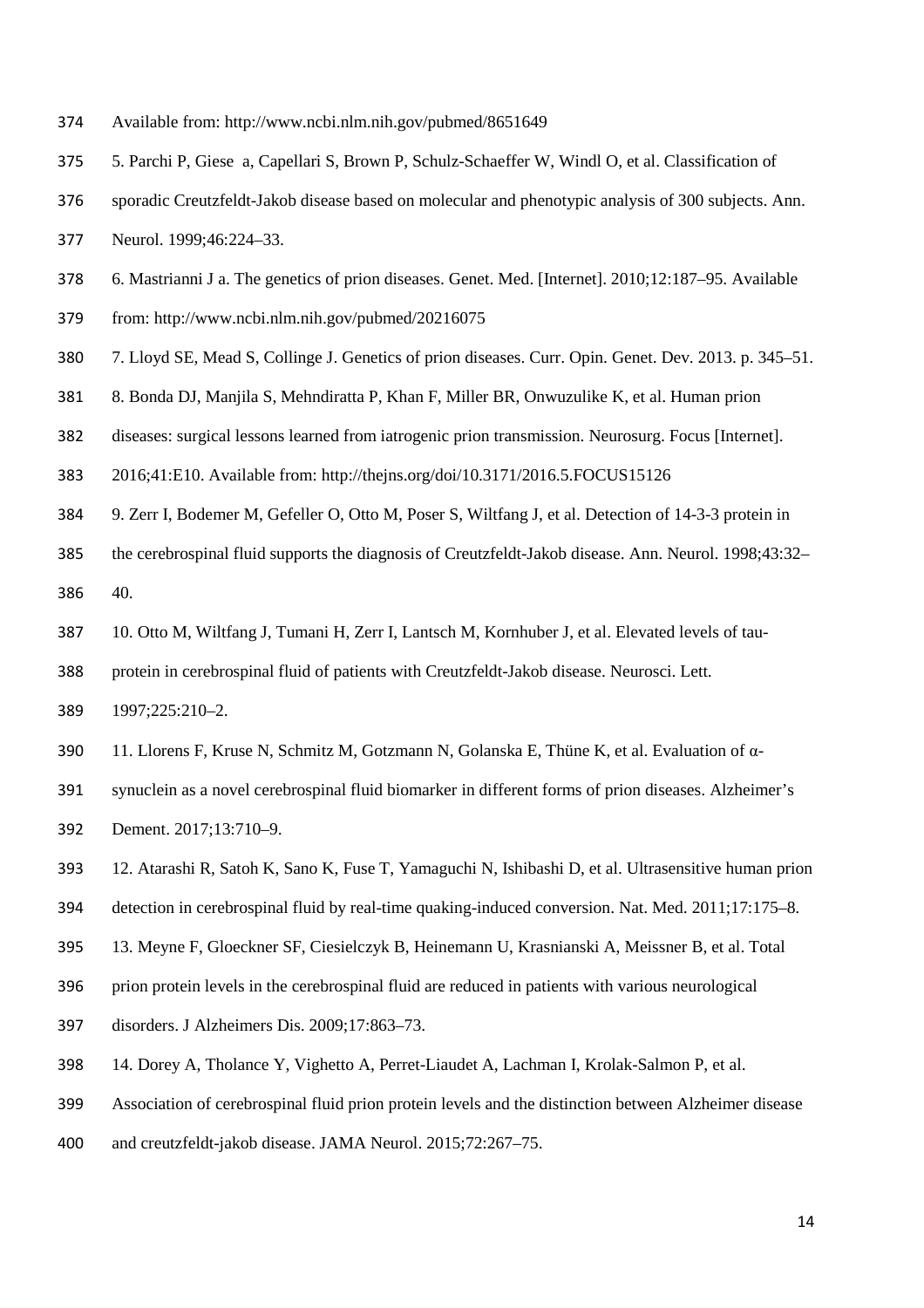- 15. Rumeileh SA, Lattanzio F, Maserati MS, Rizzi R, Capellari S, Parchi P. Diagnostic Accuracy of a
- Combined Analysis of Cerebrospinal Fluid t-PrP, t-tau, p-tau, and Aβ42 in the Differential Diagnosis
- of Creutzfeldt-Jakob Disease from Alzheimer's Disease with Emphasis on Atypical Disease Variants.
- J. Alzheimer's Dis. 2016;55:1–10.
- 16. Llorens F, Ansoleaga B, Garcia-Esparcia P, Zafar S, Grau-Rivera O, López-González I, et al. PrP
- mRNA and protein expression in brain and PrP(c) in CSF in Creutzfeldt-Jakob disease MM1 and VV2.
- Prion [Internet]. 2013;7:383–93. Available from:
- http://www.tandfonline.com/doi/abs/10.4161/pri.26416
- 17. Schmitz M, Schlomm M, Hasan B, Beekes M, Mitrova E, Korth C, et al. Codon 129
- polymorphism and the E200K mutation do not affect the cellular prion protein isoform composition in
- the cerebrospinal fluid from patients with Creutzfeldt-Jakob disease. Eur. J. Neurosci. 2010;31:2024–
- 31.
- 18. Torres M, Cartier L, Matamala JM, Hernández N, Woehlbier U, Hetz C. Altered prion protein
- expression pattern in CSF as a biomarker for creutzfeldt-jakob disease. PLoS One. 2012;7.
- 19. Zerr I, Kallenberg K, Summers DM, Romero C, Taratuto A, Heinemann U, et al. Updated clinical
- diagnostic criteria for sporadic Creutzfeldt-Jakob disease. Brain. 2009;132:2659–68.
- 20. Parchi P, De Boni L, Saverioni D, Cohen ML, Ferrer I, Gambetti P, et al. Consensus classification
- of human prion disease histotypes allows reliable identification of molecular subtypes: An inter-rater
- study among surveillance centres in Europe and USA. Acta Neuropathol. 2012;124:517–29.
- 21. Kovács GG, Puopolo M, Ladogana A, Pocchiari M, Budka H, van Duijn C, et al. Genetic prion
- disease: The EUROCJD experience. Hum. Genet. 2005;118:166–74.
- 22. World Health Organisation. WHO manual for surveillance of human transmissible spongiform
- encephalopathies including variant Creutzfeldt-Jakob disease. WHO Man. Surveill. Hum. Transm.
- spongiform Enceph. 2003;105.
- 23. Windl O, Giese A, Schulz-Schaeffer W, Zerr I, Skworc K, Arendt S, et al. Molecular genetics of
- human prion diseases in Germany. Hum Genet. 1999;105:244–52.
- 24. Llorens F, Schmitz M, Karch A, Cramm M, Lange P, Gherib K, et al. Comparative analysis of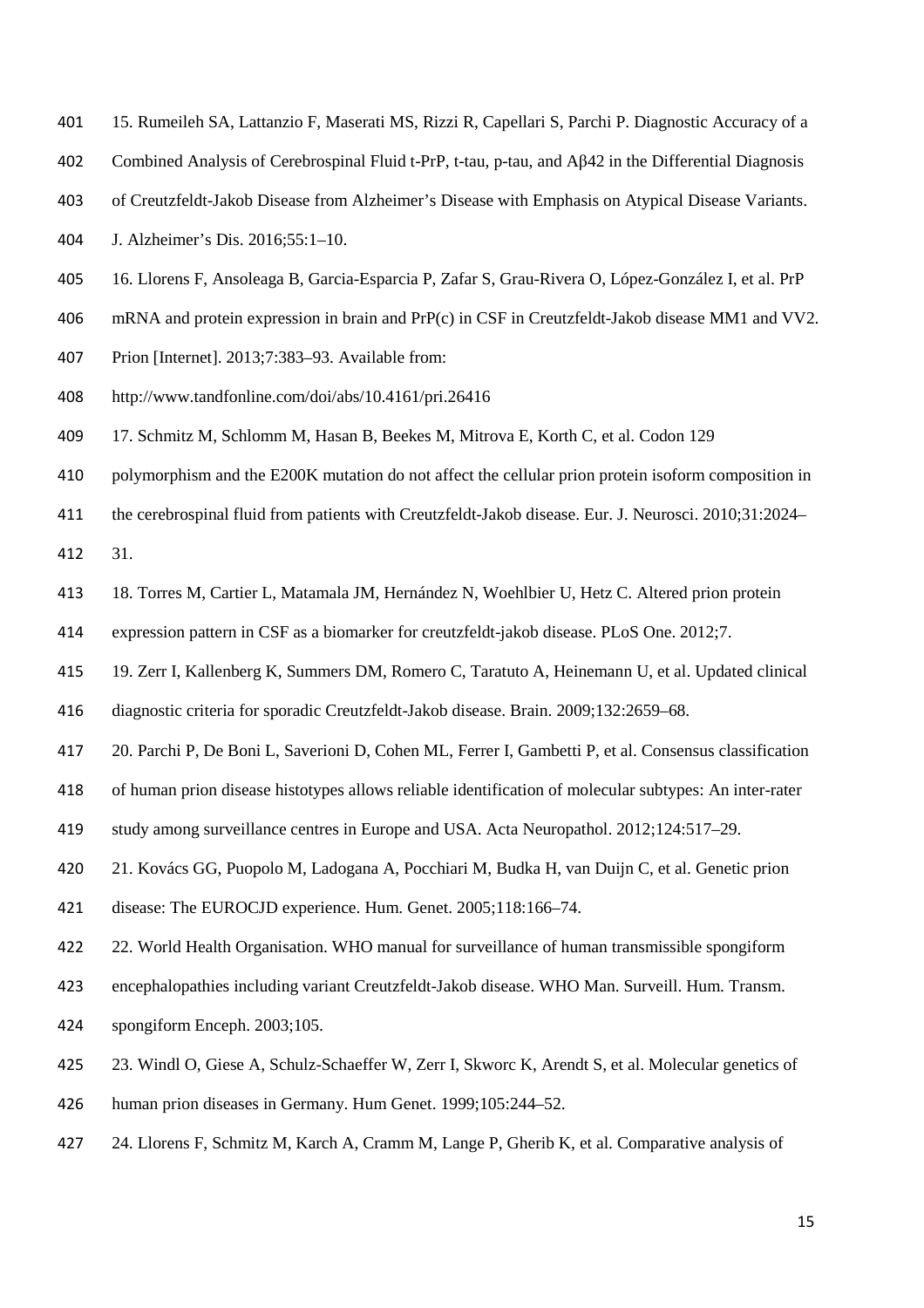- cerebrospinal fluid biomarkers in the differential diagnosis of neurodegenerative dementia.
- Alzheimer's Dement. 2016;12:577–89.
- 25. Ladogana A, Sanchez-Juan P, Mitrova E, Green A, Cuadrado-Corrales N, Sanchez-Valle R, et al.
- Cerebrospinal fluid biomarkers in human genetic transmissible spongiform encephalopathies. J Neurol
- [Internet]. 2009;256:1620–8. Available from: http://www.ncbi.nlm.nih.gov/pubmed/19444528
- 26. Cramm M, Schmitz M, Karch A, Mitrova E, Kuhn F, Schroeder B, et al. Stability and
- Reproducibility Underscore Utility of RT-QuIC for Diagnosis of Creutzfeldt-Jakob Disease. Mol.
- Neurobiol. 2016;53:1896–904.
- 27. Croes EA, Theuns J, Houwing-Duistermaat JJ, Dermaut B, Sleegers K, Roks G, et al. Octapeptide
- 437 repeat insertions in the prion protein gene and early onset dementia. J. Neurol. Neurosurg. Psychiatry.
- 2004;75:1166–70.
- 28. Kovács GG, Trabattoni G, Hainfellner JA, Ironside JW, Knight RSG, Budka H. Mutations of the
- prion protein gene: Phenotypic spectrum. J. Neurol. 2002;249:1567–82.
- 29. Schmitz M, Dittmar K, Llorens F, Gelpi E, Ferrer I, Schulz-Schaeffer WJ, et al. Hereditary Human
- Prion Diseases: an Update. Mol. Neurobiol. [Internet]. 2016;1–12. Available from:
- http://dx.doi.org/10.1007/s12035-016-9918-y
- 30. Montagna P, Cortelli P, Avoni P, Tinuper P, Plazzi G, Gallassi R, et al. Clinical features of fatal
- familial insomnia: phenotypic variability in relation to a polymorphism at codon 129 of the prion
- protein gene. Brain Pathol. [Internet]. 1998;8:515–20. Available from:
- http://www.ncbi.nlm.nih.gov/pubmed/9669701
- 31. Gambetti P, Kong Q, Zou W, Parchi P, Chen SG. Sporadic and familial CJD: Classification and
- characterisation. Br. Med. Bull. 2003. p. 213–39.
- 32. Sanchez-Juan P, Sánchez-Valle R, Green A, Ladogana A, Cuadrado-Corrales N, Mitrová E, et al.
- Influence of timing on CSF tests value for Creutzfeldt-Jakob disease diagnosis. J. Neurol.
- 2007;254:901–6.
- 33. Llorens F, Kruse N, Karch A, Schmitz M, Zafar S, Gotzmann N, et al. Validation of α-Synuclein
- as a CSF Biomarker for Sporadic Creutzfeldt-Jakob Disease. Mol. Neurobiol. [Internet]. Molecular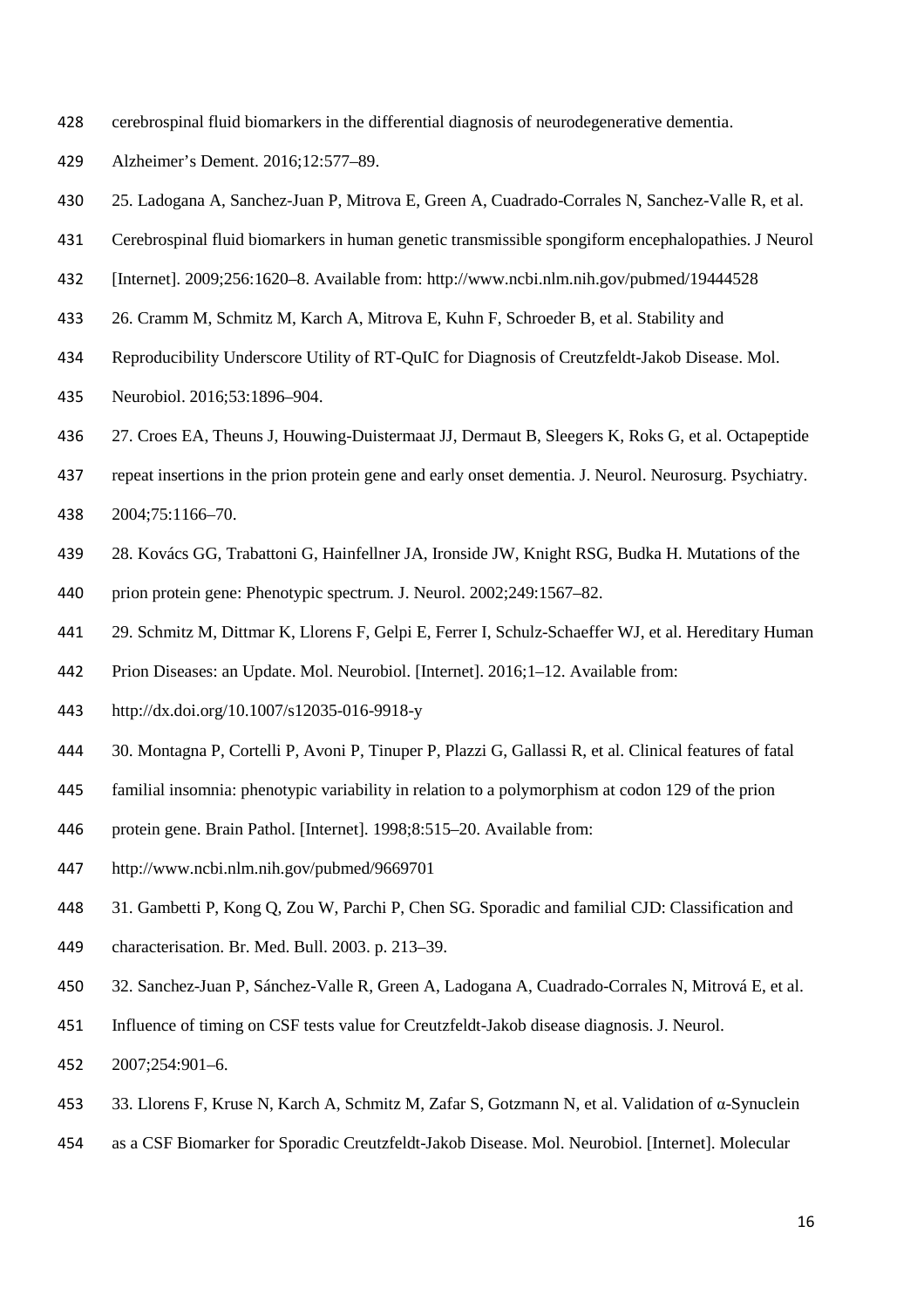- Neurobiology; 2017;1–9. Available from: http://link.springer.com/10.1007/s12035-017-0479-5
- 34. Schmitz M, Lüllmann K, Zafar S, Ebert E, Wohlhage M, Oikonomou P, et al. Association of prion
- protein genotype and scrapie prion protein type with cellular prion protein charge isoform profiles in
- cerebrospinal fluid of humans with sporadic or familial prion diseases. Neurobiol. Aging.
- 2014;35:1177–88.
- 35. Parchi P, Castellani R, Cortelli P, Montagna P, Chen SG, Petersen RB, et al. Regional distribution
- of protease-resistant prion protein in fatal familial insomnia. Ann. Neurol. 1995;38:21–9.
- 36. Minikel EV, Vallabh SM, Lek M, Estrada K, Samocha KE, Sathirapongsasuti JF, et al.

Quantifying prion disease penetrance using large population control cohorts. Sci. Transl. Med. 2016;8.

- 37. Llorens F, Karch A, Golanska E, Schmitz M, Lange P, Sikorska B, et al. Cerebrospinal Fluid
- Biomarker-Based Diagnosis of Sporadic Creutzfeldt-Jakob Disease: A Validation Study for
- Previously Established Cutoffs. Dement. Geriatr. Cogn. Disord. [Internet]. 2017;43:71–80. Available
- from: https://www.karger.com/?doi=10.1159/000454802
- 38. Zerr I, Schmitz M, Karch A, Villar-Piqué A, Kanata E, Golanska E, et al. Cerebrospinal fluid
- neurofilament light levels in neurodegenerative dementia: Evaluation of diagnostic accuracy in the
- differential diagnosis of prion diseases. Alzheimer's Dement. [Internet]. 2018;9. Available from:
- http://www.ncbi.nlm.nih.gov/pubmed/29391125%0Ahttp://linkinghub.elsevier.com/retrieve/pii/S1552
- 526018300025
- 39. Llorens F, Thüne K, Schmitz M, Ansoleaga B, Frau-Méndez MA, Cramm M, et al. Identification
- of new molecular alterations in fatal familial insomnia. Hum. Mol. Genet. [Internet]. 2016;ddw108.
- Available from: http://hmg.oxfordjournals.org/cgi/doi/10.1093/hmg/ddw108
- 40. Llorens F, Barrio T, Correia Â, Villar-Piqué A, Thüne K, Lange P, et al. Cerebrospinal Fluid Prion
- Disease Biomarkers in Pre-clinical and Clinical Naturally Occurring Scrapie. Mol. Neurobiol.
- [Internet]. 2018; Available from: http://link.springer.com/10.1007/s12035-018-1014-z

#### **FIGURE LEGENDS**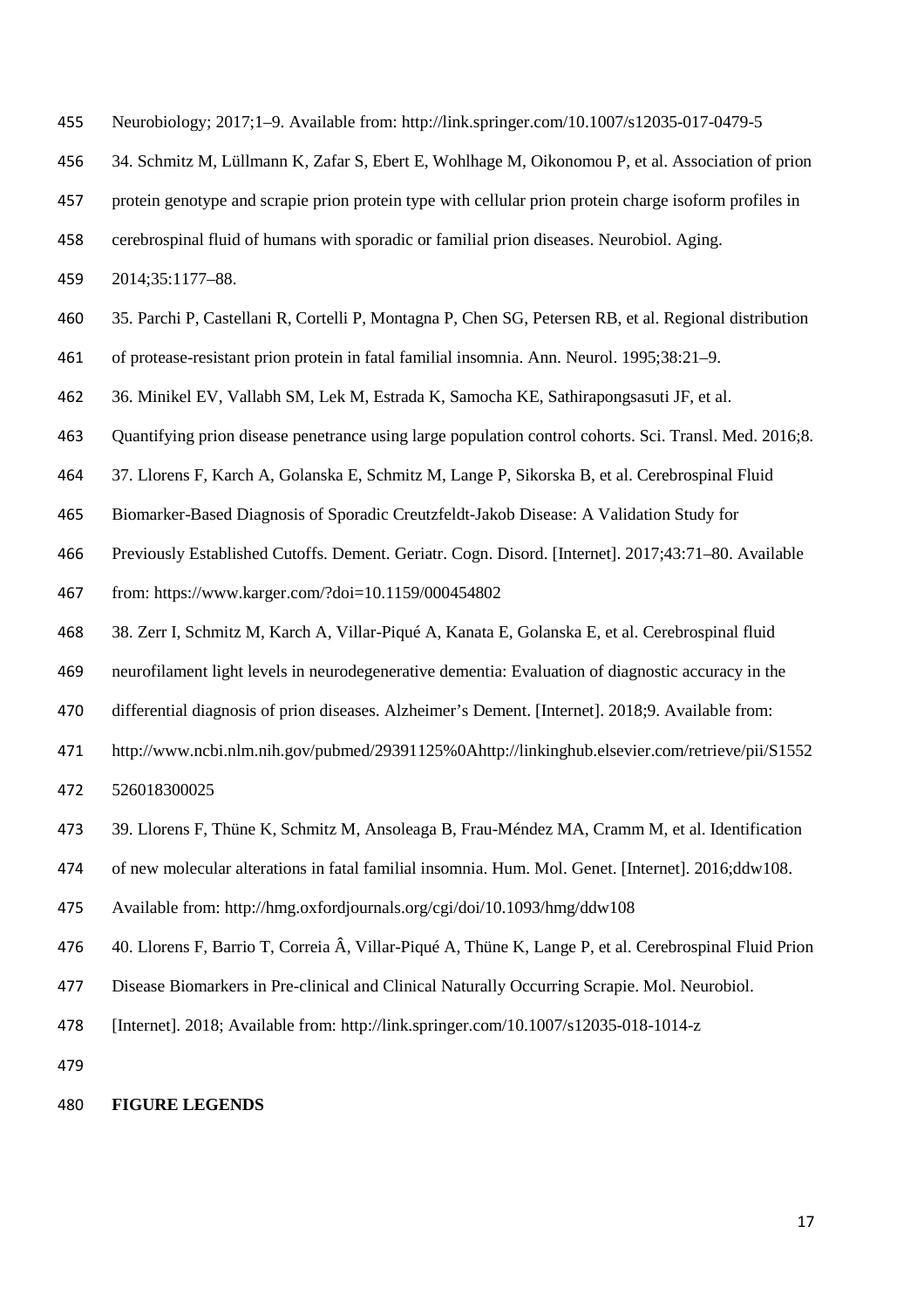**Figure 1. Analysis of CSF t-PrP concentrations in sporadic, iatrogenic and genetic prion diseases.** 

(A) Whisker-and-boxplots of CSF t-PrP concentrations in non-primarily neurodegenerative neurological diseases (ND), sporadic Creutzfeldt-Jakob disease (sCJD), iatrogenic Creutzfeldt-Jakob disease (iCJD), and genetic prion diseases (gPD) associated with mutations in the *PRNP* gene E200K, V210I, D178N-M and P102L. Boxes indicate 25th to 75th percentiles and whiskers minimum to 487 maximum values. Statistical significance was set at  $p<0.05^*$ ,  $p<0.01^{**}$ ,  $p<0.001^{**}$ . (B) Receiver Operating Characteristic curves for sCJD, iCJD and gPDs associated with mutations E200K, V210I, D178N-M and P102L versus the ND group are shown. Area under the curve (AUC) and 95% Confidence Interval (CI) are shown for t-PrP analysis.

**Figure 2. Influence of the number of octapeptide repeat insertions (OPRI) in the prion protein gene (***PRNP***) on CSF t-PrP concentrations.** Association analysis between t-PrP concentrations and number of OPRI in the *PRNP* gene. In twelve OPRI cases number of inserts was available. Spearman rank correlation coefficients were used.

### **Figure 3. Influence of demographic and PRNP codon 129 genetic factors on CSF t-PrP concentrations in prion diseases.**

(A) Association analysis between t-PrP concentrations and age at disease onset (in years) in all prion disease cases (sCJD, iCJD and gPD). Spearman rank correlation coefficients were used. (B) t-PrP in prion diseases stratified by sex. (C) t-PrP concentrations in prion diseases stratified by prion protein gene (*PRNP*) codon 129 polymorphism (M: Methionine, V: Valine) in probable and definite prion disease cases. (D) t-PrP concentrations in definite sCJD cases stratified by sCJD molecular subtypes. (E) t-PrP concentrations in D178-MM and MV cases. (F) t-PrP concentrations in E200K-MM and MV cases. Kruskal-Wallis test followed by Dunn's post-hoc tests (correction for multiple testing) was applied for multiple comparisons and Mann-Whitney-U test for two group comparisons.

#### **Figure 4. Association between CSF t-PrP levels and disease duration in sCJD patients.**

t-PrP concentrations in serial lumbar punctures (LPs) in sCJD cases at different stages of the disease.

507 Samples were grouped in three categories according to whether they underwent LP in the first (<0.33),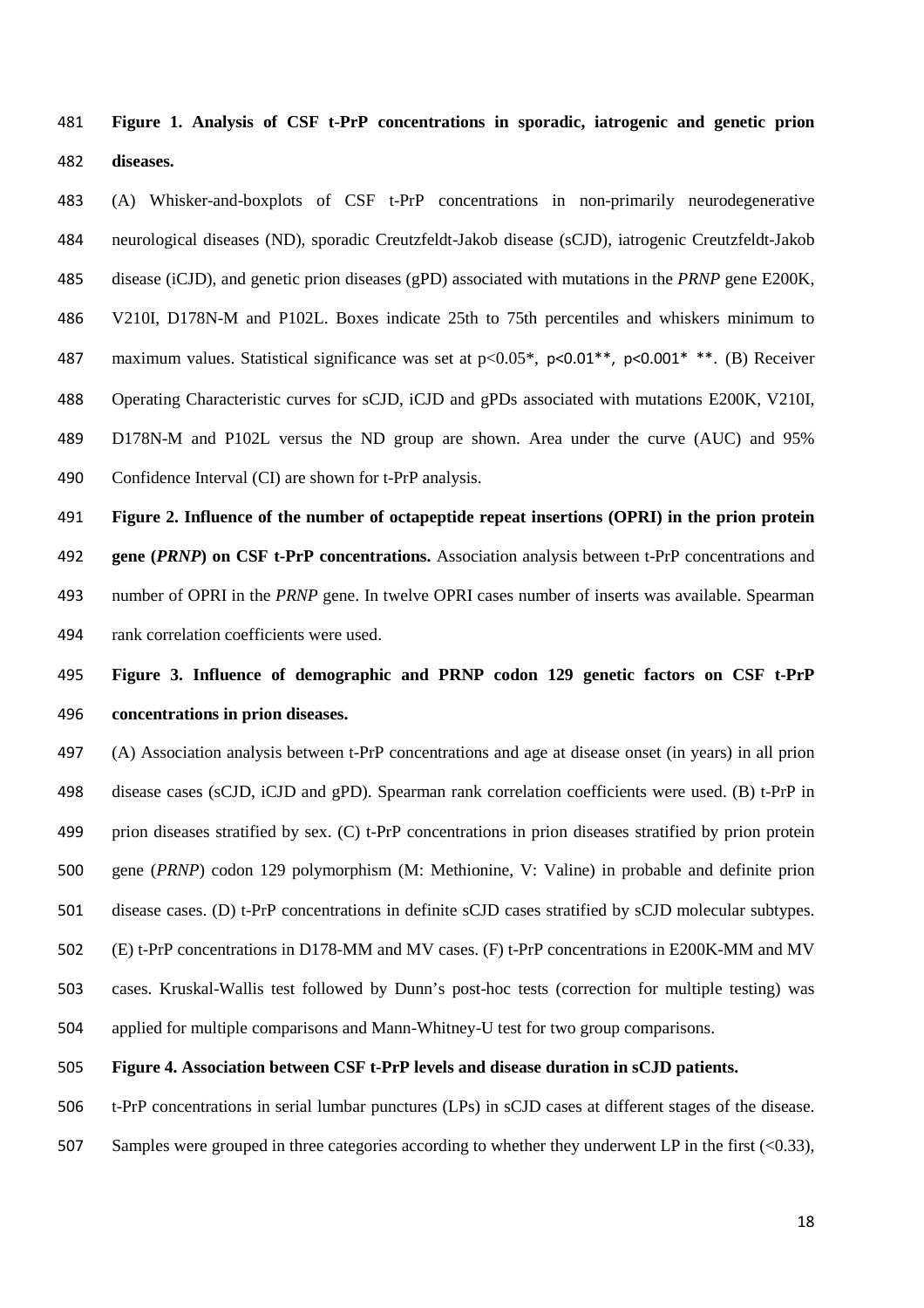508 second  $(0.33-0.66)$  or third  $(>0.66)$  stage of an individual's disease.

#### **Figure 5. CSF t-PrP concentrations in asymptomatic genetic prion diseases.**

CSF t-PrP concentrations and age of LP in pre-symptomatic *PRNP* mutation carries for the E200K (A), D178N-M (B) and P102L (C) mutations from the UCSF cohort. Black spots indicate a LP. Black spots connected with a black line indicating serial LPs from the same patient. Red lines indicate mean t-PrP concentrations for symptomatic cases from all the cases analyzed in the present study (symptomatic - ALL). Dashed red lines indicate mean t-PrP concentrations for symptomatic cases from the UCSF cohort (symptomatic - UCSF). Mean age at onset from UCSF cohort and from all cases are indicated with a blue arrow.

**Supplementary Figure 1. CSF t-PrP levels in gPD associated to E200K, D178N-M and P102L mutations in different cohorts.** (A) CSF t-PrP in E200K cases from four cohorts. (B) CSF t-PrP in D178N-M cases from two cohorts. (C) CSF t-PrP in V210I cases from two cohorts. Kruskal-Wallis test followed by Dunn's post-hoc tests (correction for multiple testing) was applied for multiple comparisons and Mann-Whitney-U test for two group comparisons. No statistical differences were detected for any of the comparisons.

#### **Supplementary Figure 2.**

CSF t-PrP concentrations in asymptomatic *PRNP* mutant carriers from the UCSF cohort (asymptomatic – UCSF), symptomatic cases from the UCSF cohort (symptomatic – UCSF) and symptomatic cases from all the cases analyzed in the present study (symptomatic - ALL) for the E200K, D178N-M and P102L mutations. Dashed red lines indicate upper and lower 95% CI t-PrP concentrations in ND cases.

**Table 1. Demographic and biomarkers data from our study population**. Number of cases (n), age in years (mean values ± standard deviation), sex (female (f)/males (m)), codon 129 *PRNP* genotype 533 and t-PrP concentrations (mean values (mean)  $\pm$  standard deviation (SD) in ng/mL) and 95% CI (in ng/mL) are indicated). Mutation in the *PRNP* gene is indicated for genetic Prion Diseases (gPD).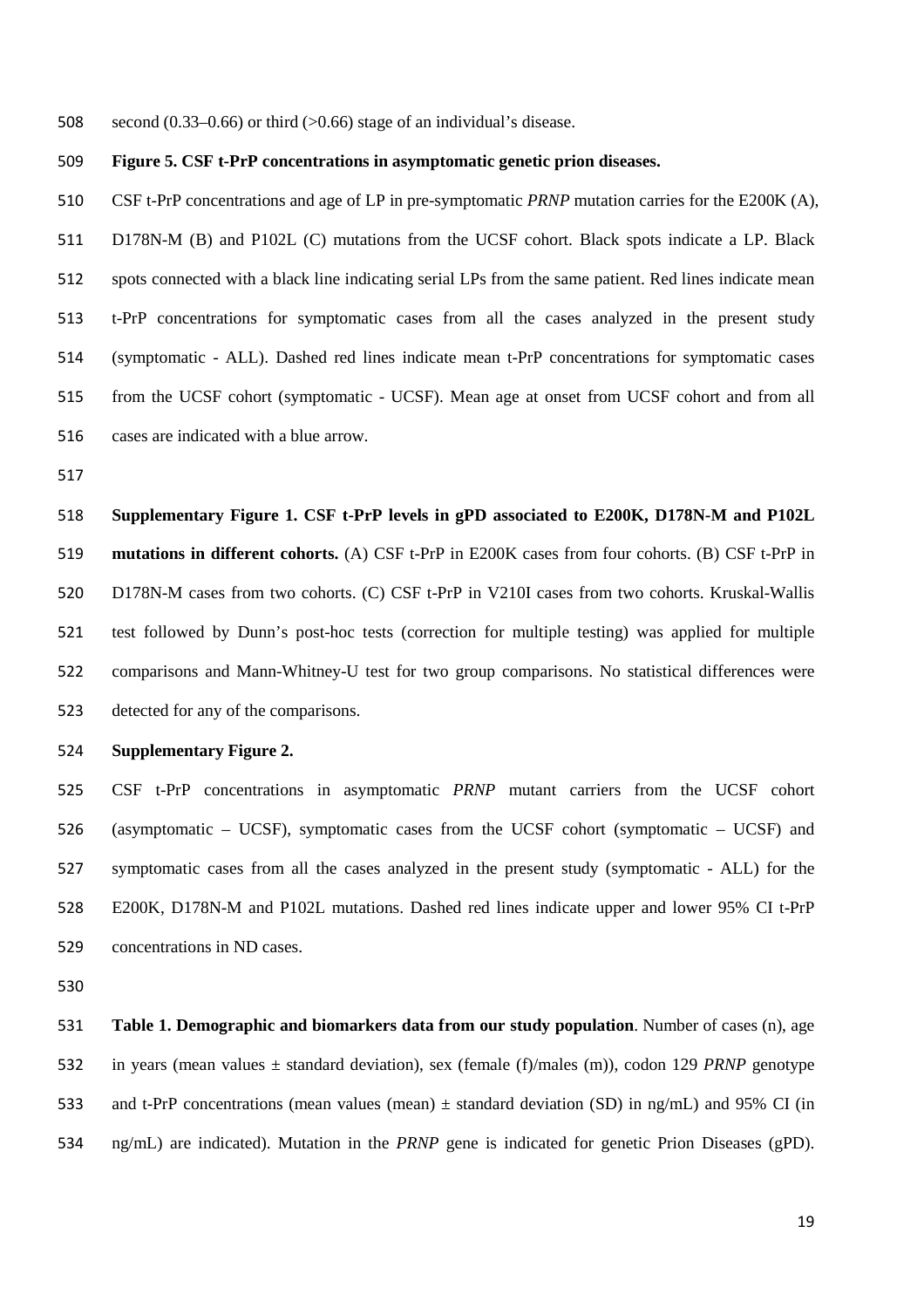| 535 | gCJD: Genetic Creutzfeldt-Jakob disease, GSS: Gerstmann-Sträussler-Scheinker syndrome, FFI: fatal     |
|-----|-------------------------------------------------------------------------------------------------------|
| 536 | familial insomnia. M: Methionine, V: Valine. NA: not available. Other mutations/variants refer to     |
| 537 | cases diagnosed as prion disease with changes on the <i>PRNP</i> gene without clear evidence of being |
| 538 | disease causative mutations.                                                                          |
|     |                                                                                                       |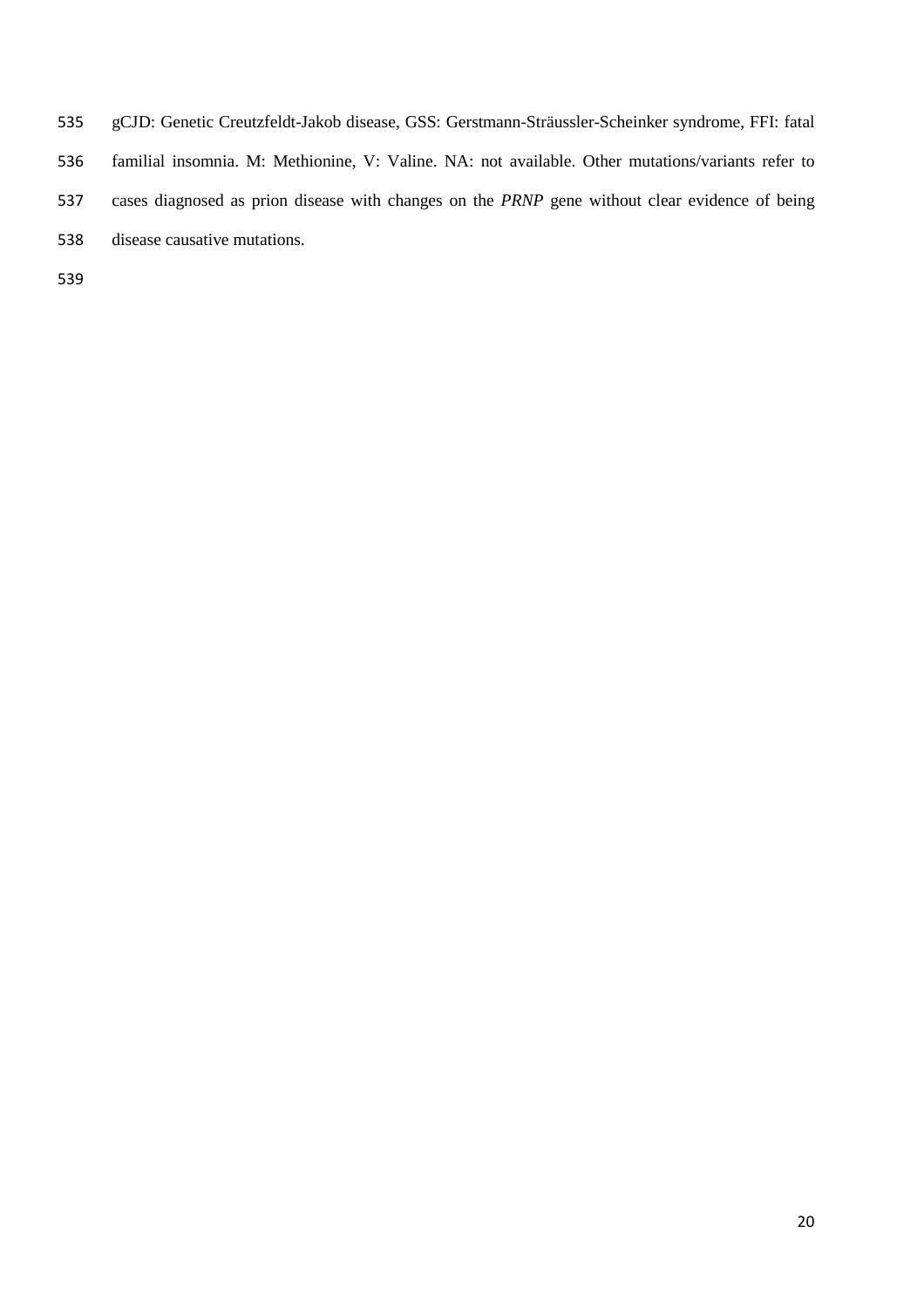## **Table 1**

|                                        | Number of cases | Age                   | <b>Sex</b> | <b>PRNP 129*</b> |                |                |              | t-PrP                                            |              |
|----------------------------------------|-----------------|-----------------------|------------|------------------|----------------|----------------|--------------|--------------------------------------------------|--------------|
|                                        |                 | Mean $\pm$ SD (years) | f/m        |                  |                |                |              | MM MV VV NA Mean $\pm$ SD (ng/mL) 95% CI (ng/mL) |              |
| Control                                |                 |                       |            |                  |                |                |              |                                                  |              |
| <b>ND</b>                              | 147             | $65 + 11$             | 78/69      | 0                | 0              | 0              | 147          | $230 \pm 140$                                    | 207-253      |
| <b>Sporadic Prion disease</b>          |                 |                       |            |                  |                |                |              |                                                  |              |
| sCJD                                   | 193             | $65 + 10$             | 114/79     | 74               | 37             | 45             | 37           | $120 \pm 83$                                     | 108-132      |
| <b>Adquired Prion Disease</b>          |                 |                       |            |                  |                |                |              |                                                  |              |
| iCJD                                   | 12              | $48 + 10$             | 5/7        | 9                | $\overline{2}$ | $\overline{0}$ | $\mathbf{1}$ | $95 \pm 71$                                      | 50-140       |
| <b>Genetic Prion Diseases</b>          |                 |                       |            |                  |                |                |              |                                                  |              |
| Pathogenic variants associated to gCJD |                 |                       |            |                  |                |                |              |                                                  |              |
| D178N-V                                | 1               | 48                    | 1/0        | 0                | 0              | 1              | 0            | 29                                               | 0            |
| V180I                                  | $\mathbf{1}$    | 77                    | 0/1        | 1                | 0              | 0              | 0            | 300                                              | 0            |
| T188A                                  | $\mathbf{1}$    | 82                    | 1/0        | 1                | 0              | 0              | 0            | 142                                              | 0            |
| T188K                                  | 1               | 57                    | 1/0        | 0                | 1              | 0              | 0            | 173                                              | 0            |
| K194E                                  | 1               | 71                    | 0/1        | 0                | 1              | $\mathbf 0$    | $\mathbf 0$  | 232                                              | 0            |
| E196K                                  | 3               | $69 + 4$              | 2/1        | 1                | 1              | $\mathbf{1}$   | $\mathbf 0$  | $69 + 4$                                         | 59-79        |
| E200K                                  | 66              | $61 \pm 11$           | 39/27      | 45               | 18             | $\overline{2}$ | 1            | $98 + 77$                                        | 78-117       |
| <b>R208H</b>                           | $\overline{4}$  | $62 \pm 7$            | 2/2        | $\sqrt{3}$       | $\mathbf{1}$   | $\mathbf 0$    | $\mathbf 0$  | $243 \pm 146$                                    | 10-475       |
| V210I                                  | 41              | $64 \pm 10$           | 24/17      | 31               | 8              | $\overline{2}$ | $\mathbf 0$  | 161 $\pm$ 147                                    | 114-207      |
| P238S                                  | 1               | 68                    | 1/0        | 0                | 1              | 0              |              | 52                                               | 0            |
| Pathogenic variants associated to GSS  |                 |                       |            |                  |                |                |              |                                                  |              |
| P102L                                  | 13              | $53 + 11$             | 8/4        | 11               | 1              | 1              | 0            | $200 \pm 148$                                    | 111-289      |
| P105T                                  | 3               | $36 + 17$             | 2/1        | 0                | 3              | 0              | 0            | $225 \pm 168$                                    | $-192 - 642$ |
| G114V                                  | 1               | 20                    | 0/1        | 0                | $\mathbf{1}$   | 0              | $\mathbf 0$  | 114                                              | 0            |
| A117V                                  | 1               | 47                    | 1/0        | 0                | 0              | 1              | 0            | 95                                               | 0            |
| A133V                                  | 1               | 62                    | 1/0        | 1                | 0              | 0              | 0            | 68                                               | 0            |
| V176G                                  | 1               | 61                    | 1/0        | 0                | 0              | 1              | 0            | 31                                               | 0            |
| F198S                                  | 1               | 51                    | 0/1        | 0                | $\mathbf{1}$   | 0              | $\mathbf 0$  | 47                                               | 0            |
| Q217R                                  | 1               | 59                    | 0/1        | 1                | 0              | $\mathbf 0$    | $\mathbf 0$  | 165                                              | 0            |
| <b>Y218N</b>                           | 1               | <b>NA</b>             | 1/0        | 0                | 1              | $\mathbf 0$    | $\mathbf 0$  | 254                                              | 0            |
| Pathogenic variants associated to FFI  |                 |                       |            |                  |                |                |              |                                                  |              |
| D178N-M                                | 47              | $50 \pm 10$           | 16/31      | 31               | 16             | 0              | 0            | 119 $\pm$ 94                                     | $91 - 146$   |
| <b>Insert mutations</b>                |                 |                       |            |                  |                |                |              |                                                  |              |
| <b>OPRI</b>                            | 14              | $63 \pm 9$            | 8/6        | 5                | 4              | 5              | 0            | $105 \pm 113$                                    | 40-171       |
| <b>Nonsense mutations</b>              |                 |                       |            |                  |                |                |              |                                                  |              |
| Q160X                                  | 1               | 27                    | 0/1        | 1                | 0              | $\mathbf 0$    | $\mathbf 0$  | 30                                               | 0            |
| Other mutations/variants               |                 |                       |            |                  |                |                |              |                                                  |              |
| Q52P                                   | 1               | 80                    | 1/0        | 0                | 1              | 0              | 0            | 141                                              | 0            |
| <b>N173K</b>                           | 1               | 73                    | 0/1        | 0                | 1              | 0              | $\mathbf 0$  | 203                                              | 0            |
| Q212H                                  | 1               | 63                    | 1/0        | 1                | 0              | 0              | 0            | 37                                               | 0            |
| 1215V                                  | 1               | 77                    | 0/1        | 1                | 0              | $\mathbf 0$    | $\mathbf 0$  | 81                                               | $\mathbf 0$  |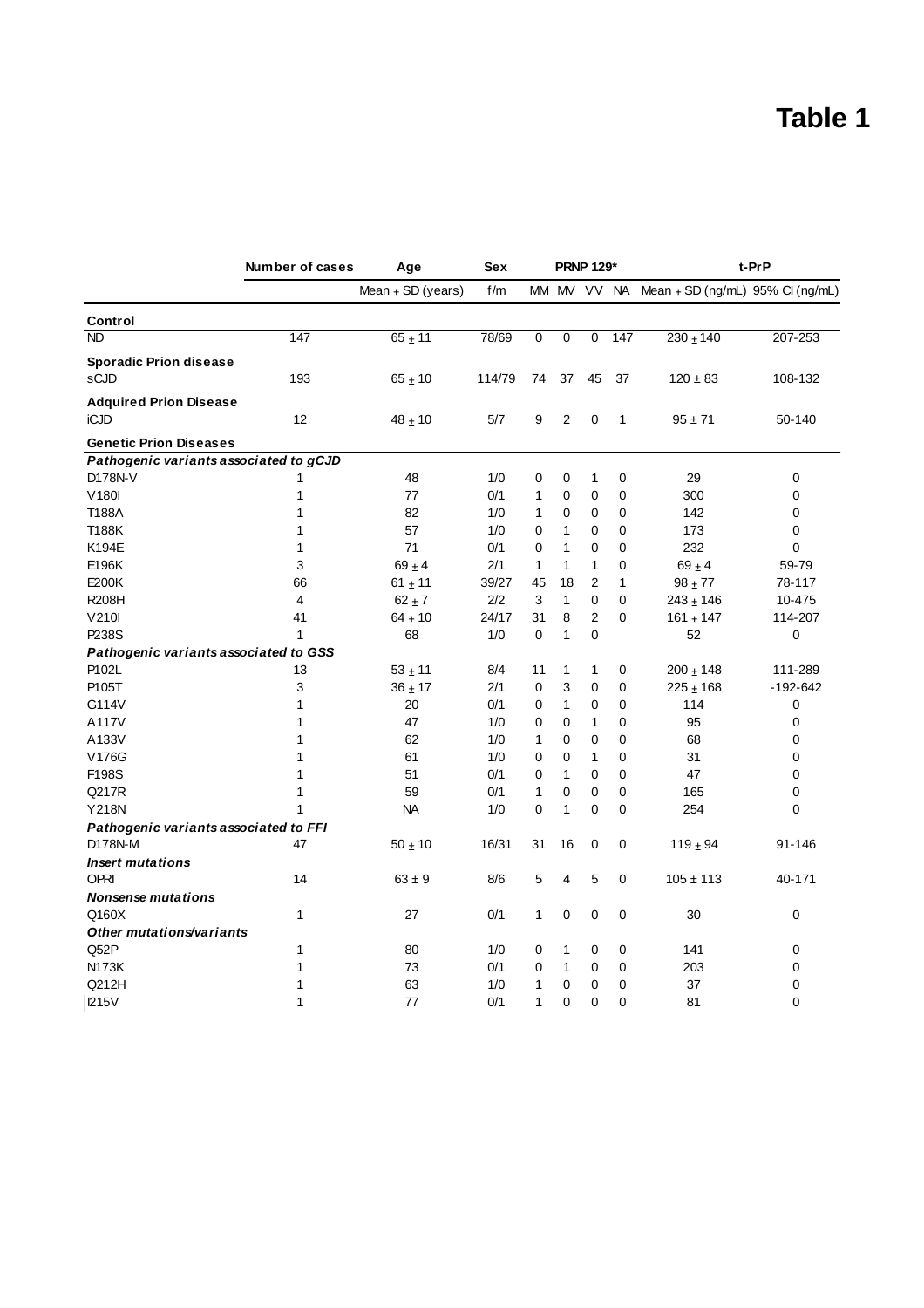



**A**



|                 | sCJD | iCJD | gCJD E200K | gCJD V210I | FFI D178N-M                                                                                           | <b>GSS P102L</b> |
|-----------------|------|------|------------|------------|-------------------------------------------------------------------------------------------------------|------------------|
| Number of cases | 193. |      | 66         | 41         |                                                                                                       | 13               |
| AUC (95%CI)     |      |      |            |            | 0.76 (0.72-0.81) 0.82 (0.70-0.94) 0.83 (0.77-0.89) 0.69 (0.58-0.79) 0.78 (0.70-0.86) 0.57 (0.41-0.73) |                  |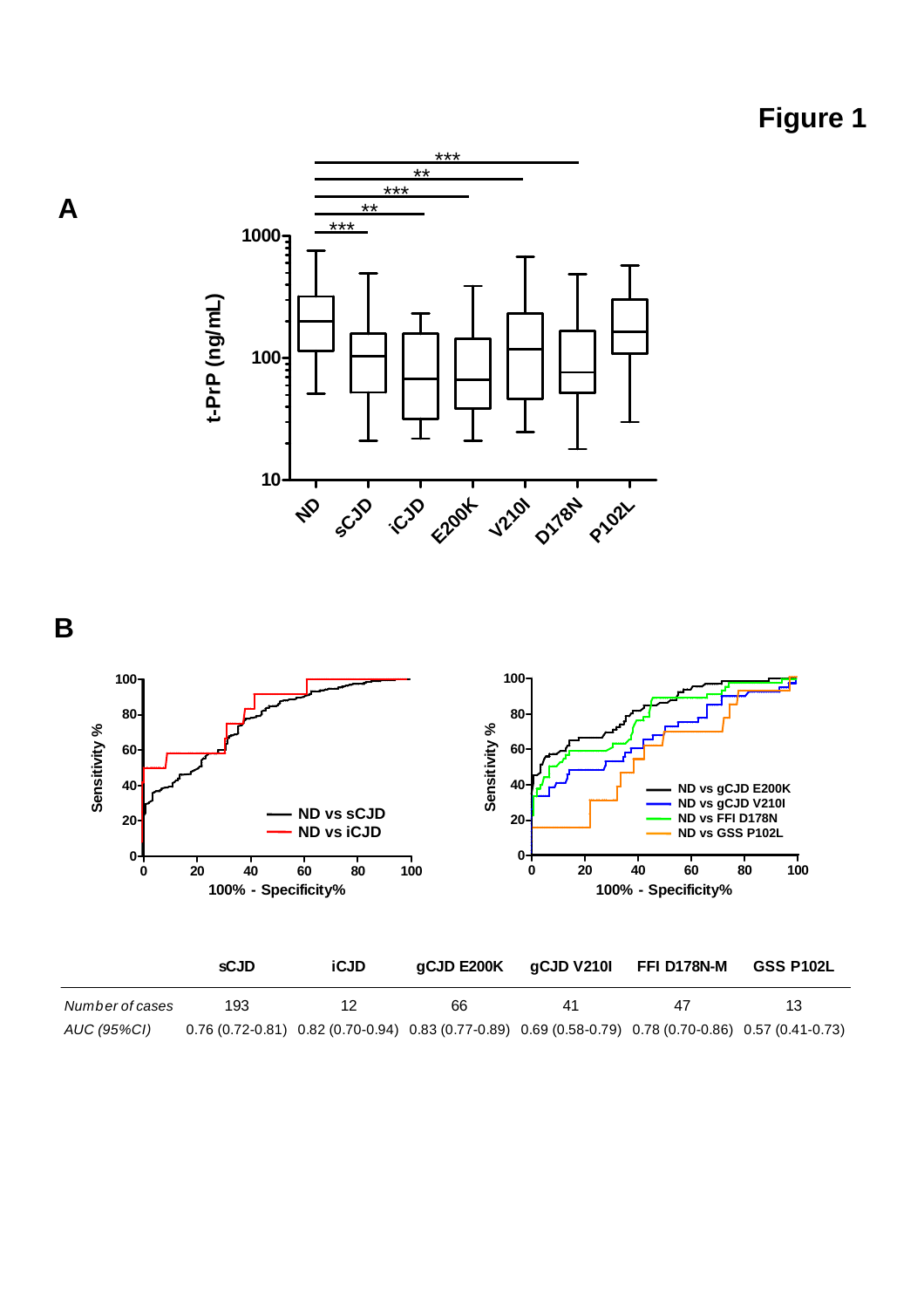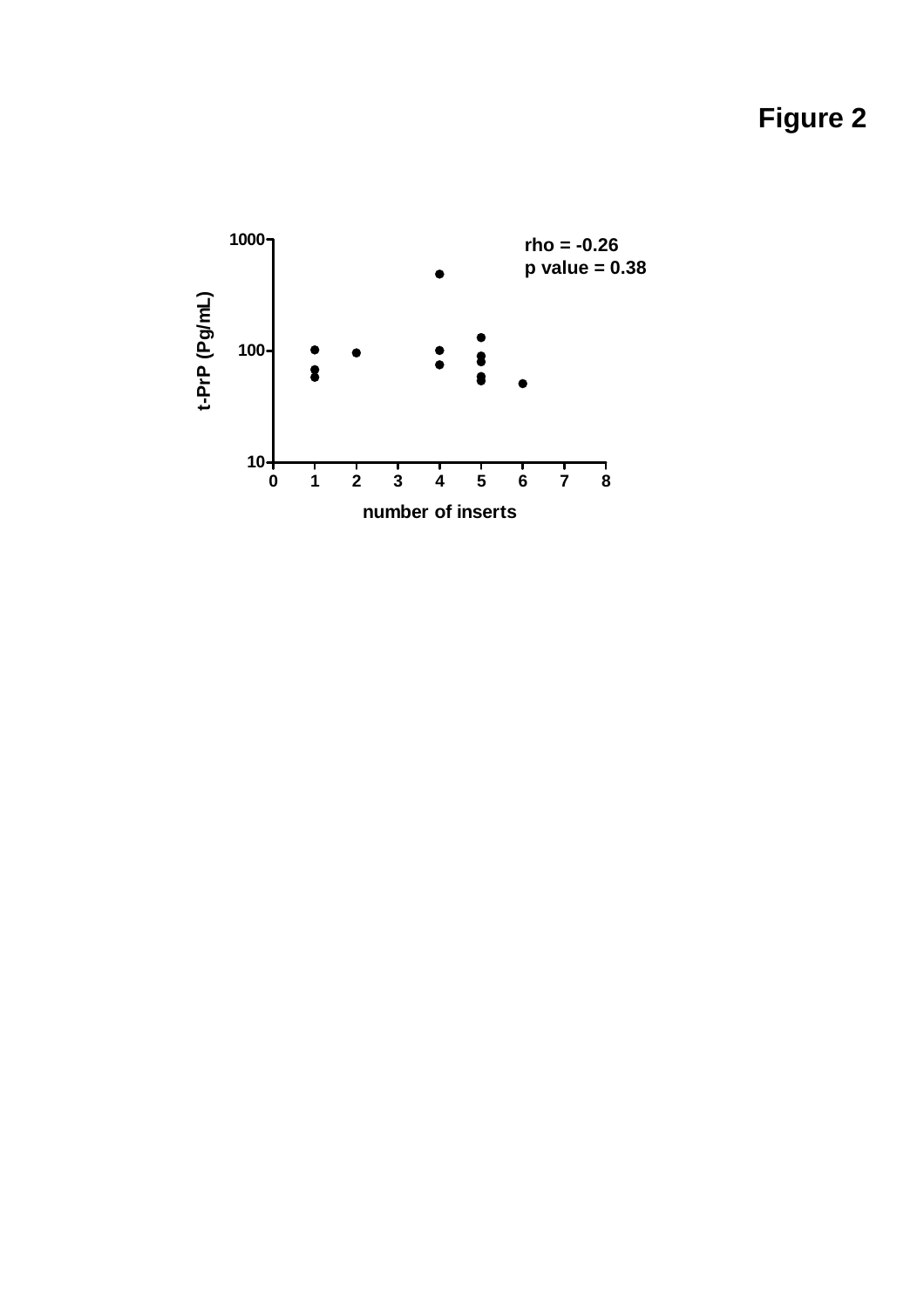













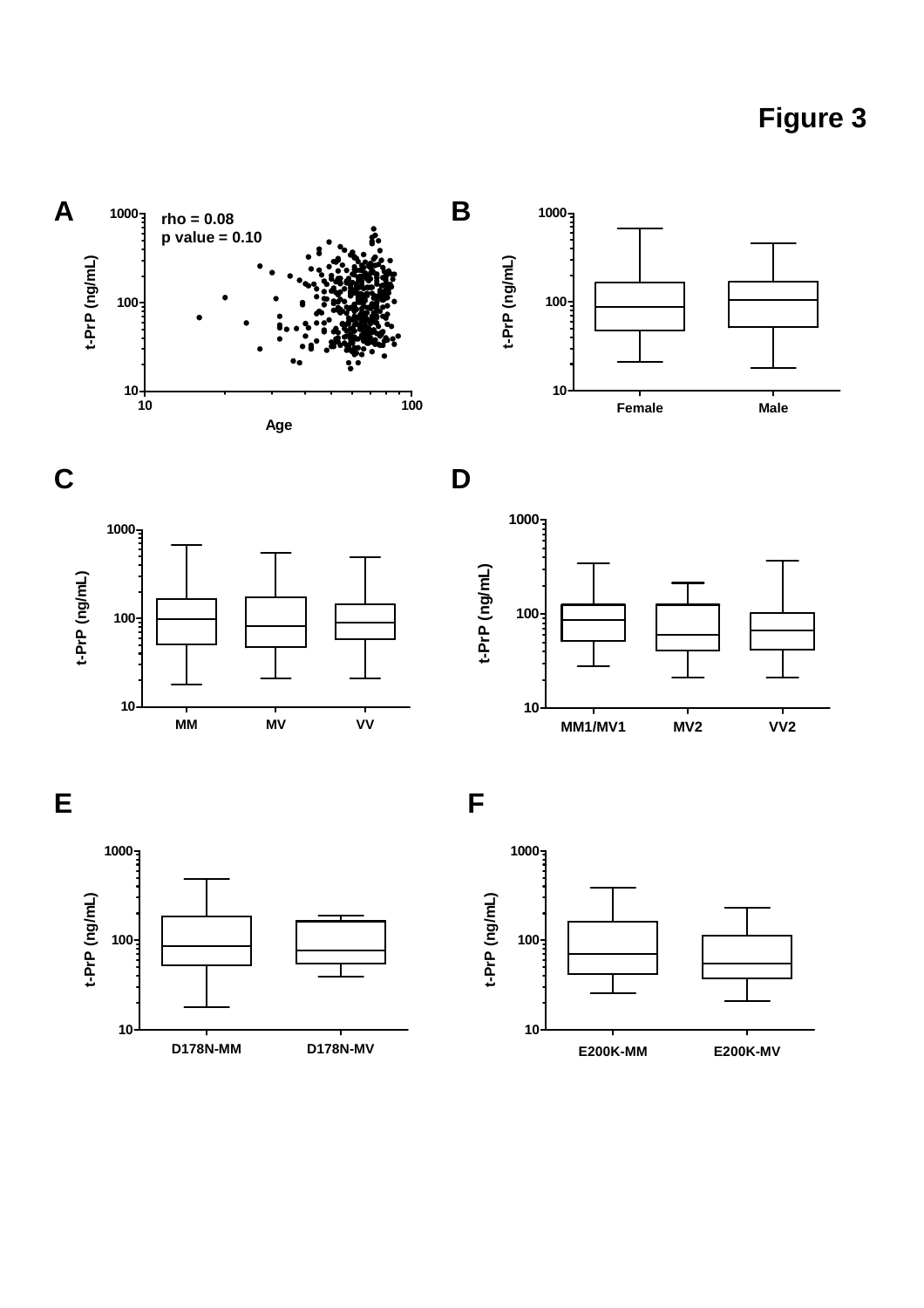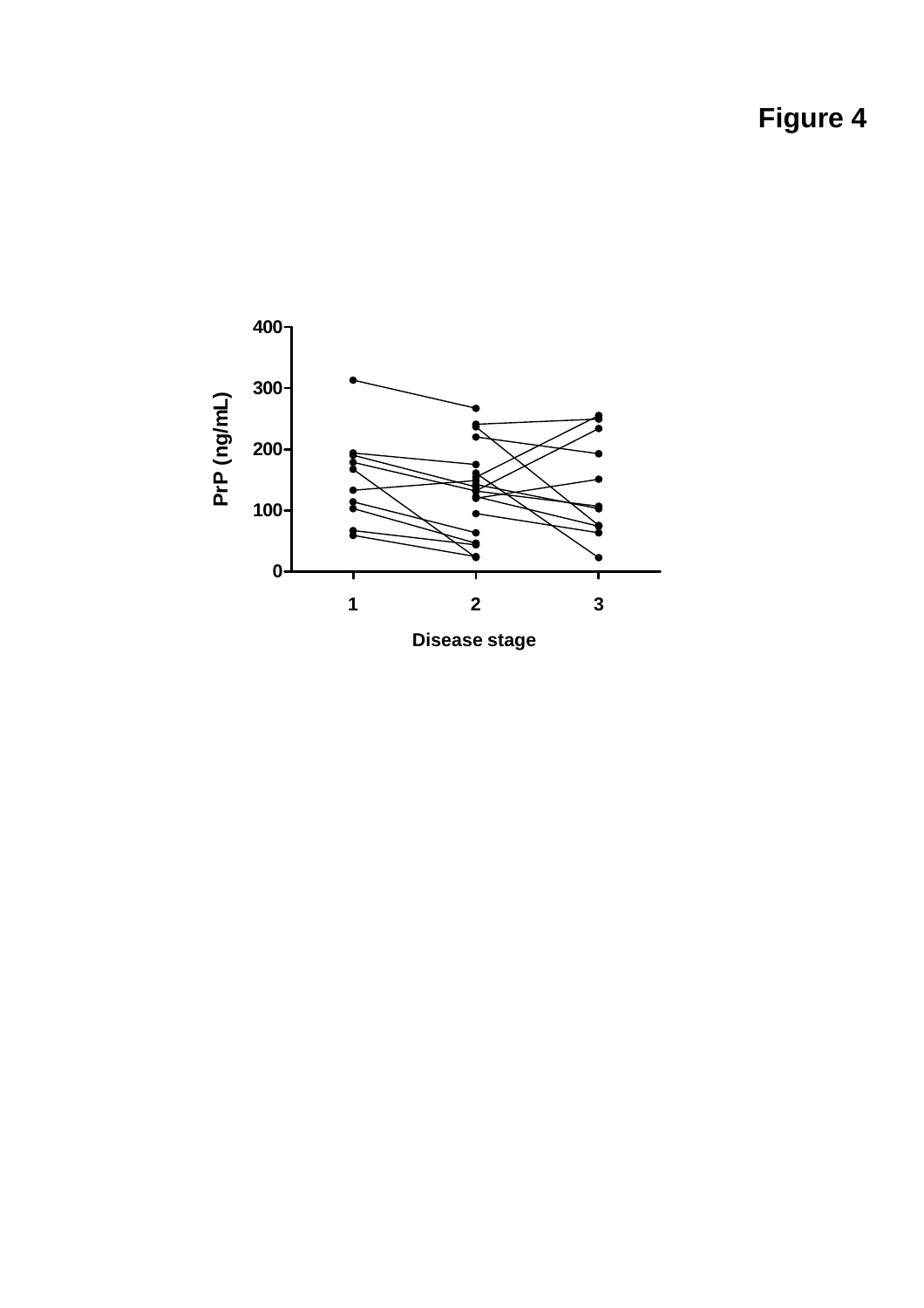

**B**

**C**

**A**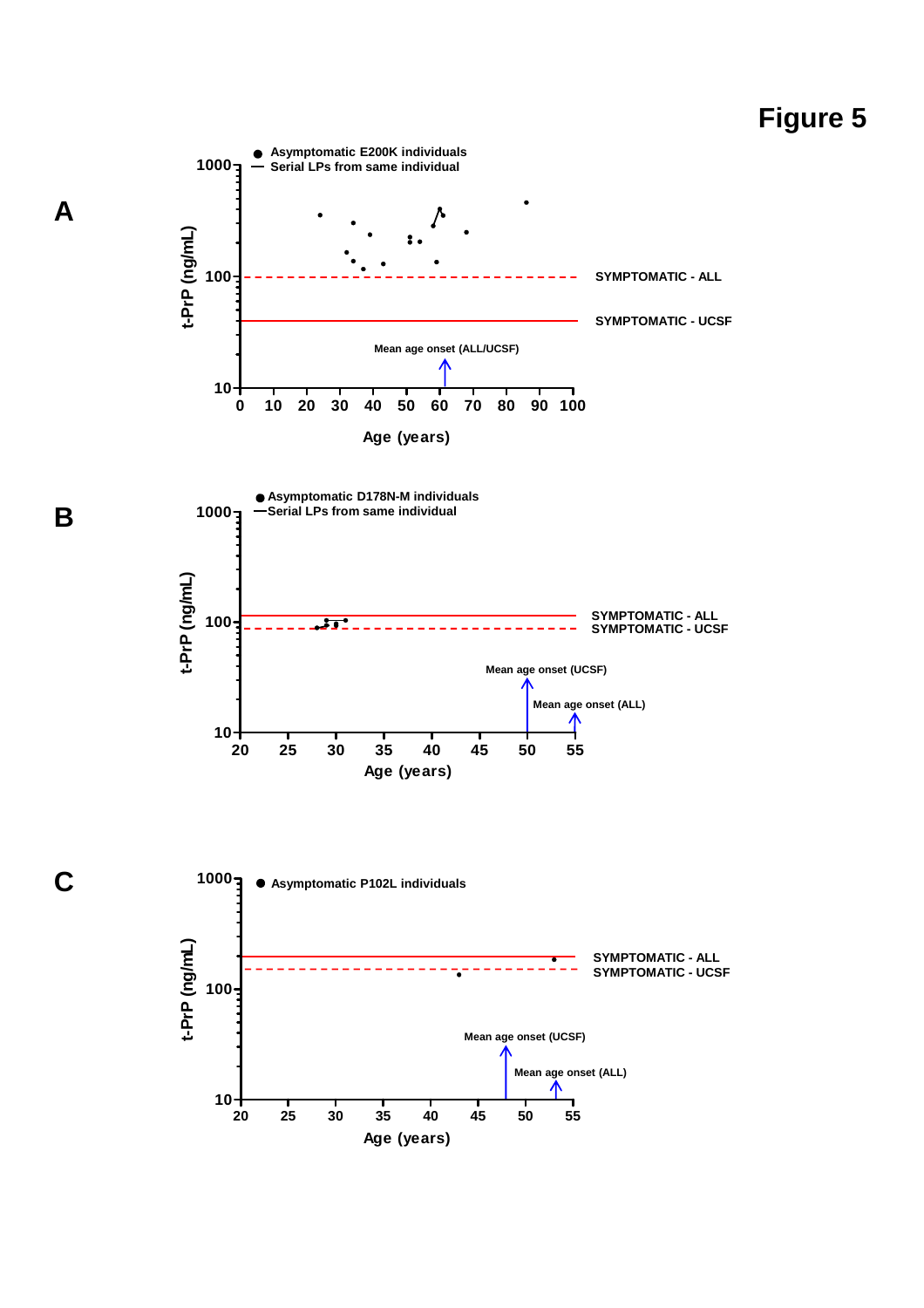# **Suppl. Figure 1**